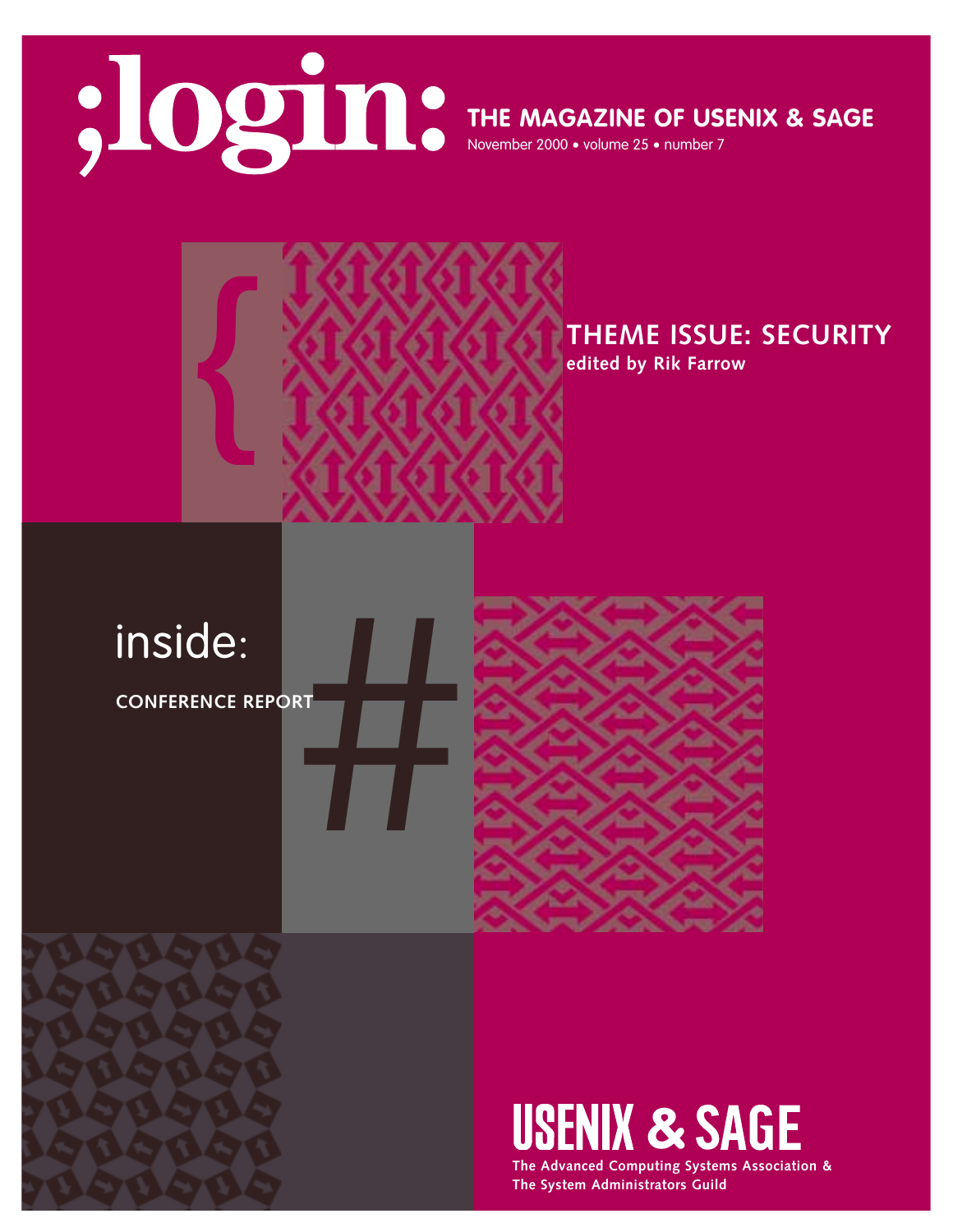

This issue's report is on the 9th USENIX-Security Symposium held in Denver, Colorado, August 14-17, 2000.

Thanks to the summarizers:

Mike Brown, Doug Fales, Ove Heigre, Philip S. Holt, Himanshu Khurana, Radostina K. Koleva, Admir Kulin, Xinzhou Qin, Algis Rudys, and David Wragg.

# Conference Reports

**The 9th USENIX Security Symposium AUGUST 14-17, 2000 DENVER, COLORADO, USA**

## **INVITED TALK**

**COMPUTER SYSTEM SECURITY: IS THERE REALLY A THREAT?**

Dave Dittrich, University of Washington

#### *Summarized by Radostina K. Koleva*

Dave Dittrich gave a truly intriguing talk on Distributed Denial of Service (DDoS) attacks, which attracted a lot of attention after the February 2000 attacks on several e-commerce cites. Dittrich, who has a great deal of experience in identifying and analyzing distributed attack tools, presented the DDoS attack-tool timeline in detail. He also presented the typical phases of an attack, pointing out why anyone would launch such an attack and what makes it possible to do so. Dittrich ended the talk by showing what can be done to stop attacks.

The talk started with a brief history of DoS showing its development from classic resource-consumption attacks to remote resource consumption. Next were coordinated types of remote attacks and, finally, distributed attack tools. Dittrich presented the characteristics of the identified DDoS tools, including: when they appeared, what type of code was used, what operating systems were targeted, what communication protocols were used, whether encryption protection was used, to what extent control features were developed, and, most important, how specifically the attack was performed. The outlined tools included: fapi, fuck\_them, trinoo, TFN, TFN2K, Stacheldraht, Stacheldraht v2.666, shaft, mstream, and omegav3.

The DDoS attack-tool timeline first mentioned the primitive DDoS tools affecting small networks in May 1998. One year after the introduction of the first DDoS tools, CERT began to see and report on widespread intrusions to Solaris systems. August of the same year brought the first indications of largescale intrusions at the University of Washington and later the attack on the University of Minnesota. In September the content of a stolen account used to cache files was recovered by Dave Dittrich, and soon after he provided CERT and the FBI with the first draft of the trinoo analysis. CERT reevaluated hundreds of Solaris intrusion reports and saw that they fit the attack profile outlined in the trinoo analysis.

In mid-October CERT mailed the invitations for the DSIT workshop, which had been designed to deal with new types of attack tools. The end of October brought the final trinoo and TFN analysis. Shortly after that, when the DSIT workshop was held in Pittsburgh, the participants decided not to panic people and suggested how to resist the new threat. The final report was released in early December (<*[http://www.cert.org/reports/dsit\\_workshop.pdf](http://www.cert.org/reports/dsit_workshop.pdf)*> ).

Things became frantic with the approach of 2000, and for first time the FBI director and US attorney general were briefed on DDoS tools. At the end of December the analysis of "Stacheldraht" was finished and CERT issued an advisory on DDoS attacks. To everyone's relief, New Year's day passed with no incidents. Early January marked the release of another CERT advisory and the development and distribution of scanning and detecting tools. In the middle of January, an attack on OZ.net occurred without making it to the national press. ISCA.net organized a Birds of a Feather session on DDoS shortly after that. Ironically, a talk by Steve Bellovin on DDoS at a NANOG meeting was being presented at the time when the well-known attack on e-commerce sites began in February. Sometime after that several other attacks were launched abroad (Brazil, New Zealand), but did not receive wide media attention. Till the day of this talk on August 16,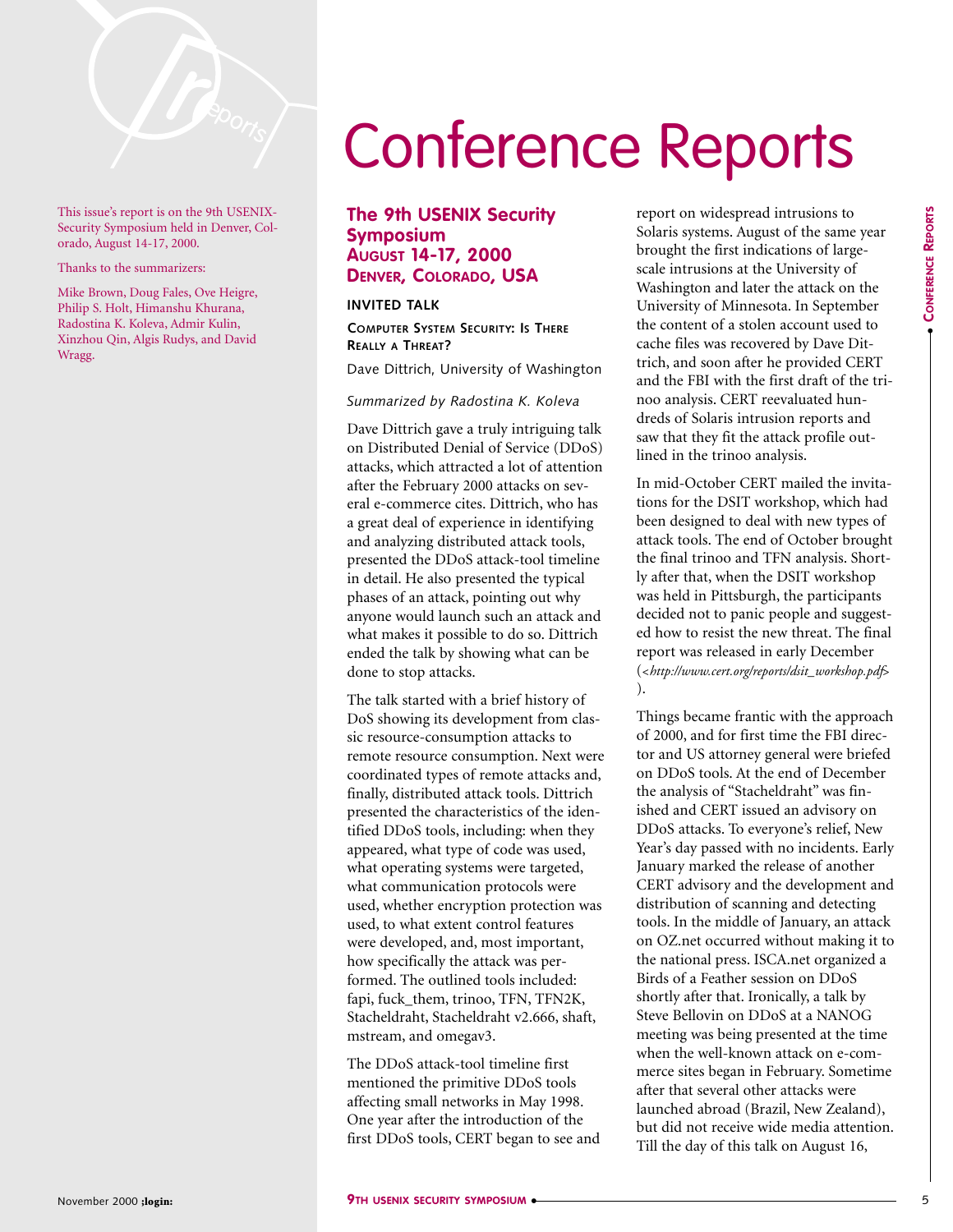2000, the reports of more attacks kept coming in.

Next the talk provided some insight into the significance of the timeline. It was pointed out that the government issued its first advisory in December, right after the analyses were made publicly available on BugTraq, while other sources of information and analysis had also been available by the beginning of February when the attack on e-commerce sites happened.

The DDoS attacks can be considered to consist of two phases. The first phase, or the initial intrusion, consists of initial root compromise, which can be achieved in variety of ways. Tens or hundreds of thousands of potential targets are first scanned, resulting in a set of high-probability targets. An attack is launched shortly thereafter. The attack involves installing DDoS tools after breaking root, and often some means of concealing traces are employed. The second phase is the actual attack. The attack makes the victim network unresponsive and may lead to router failures.

The proper identification is particularly difficult for a variety of reasons, including the fact that most sites are unprepared to analyze packets, that the attacks may look like hardware failure, that coordination with an upstream provider is necessary, and that it is difficult to identify all agents.

The next question answered in this talk was – why would anyone do it? It was pointed out that these types of attacks are a direct result of IRC channel takeovers and retaliation. Attackers often want to see if they can do it, and sometimes do it just because they can. Dittrich made it clear that such attacks may happen at bad times, one example being bringing down a computer system that is used to supply information and help during surgeries at a hospital.

The next issue addressed was – what allowed all this to happen? The reasons shown were: a target-rich environment, poor understanding of network monitoring, primary focus on service restoration without data gathering, software and OS designed with priority of ease of use over security, speed and complexity of intrusion overwhelming, and poor network and forensic data gathering.

In order to stop DDoS attacks it is necessary to employ ingress and egress filtering, improve intrusion-detection capabilities, audit hosts and networks for DDoS tools, have incident-response teams, enforce policies for securing hosts in the network, be able to receive the cooperation of the upstream provider, and provide insurance for covering service disruption.

Dittrich then presented an evaluation of where the current situation seems to be headed. About 21 million new hosts are added to the Internet each year, while the increase of the number of system administrators is not nearly that drastic. The DDoS tools are evolving, techniques for post-compromise concealment are improving, and efficiency of compromising systems is growing. Law enforcement seeks stronger laws, while software vendors continue to avoid government regulation. Meanwhile the trend is for businesses to use the Internet.

The talk concluded with Dittrich's opinion on what we need in order to deal with DDoS attacks. He suggested that every organization needs a chief hacking officer and that it is necessary to accept that the system administrators are essential for the New Economy. He pointed out the importance of acknowledging that security is a cost of doing business, and that speed should no longer be put before security. It is also important for the software and OS vendors to adopt the same kinds of standards as other mature industries. It should be realized that the Internet, as it is now built, is not a reliable place to do "important" things and needs to be improved. While the user demands for new features and services on the Internet will continue to grow, there should also be a trend of educating the users about how to deal with the insecurities of a hostile Internet.

The presentation and a lot more information about DDoS is available at <*<http://staff.washington.edu/dittrich/misc/ddos/>*>.

## **REFEREED PAPERS**

## **SESSION: OS SECURITY**

*Summarized by Doug Fales*

## **MAPBOX: USING PARAMETERIZED BEHAVIOR CLASSES TO CONFINE UNTRUSTED APPLICA-TIONS**

Anurag Acharya and Mandar Raje, University of California at Santa Barbara

Confined execution environments, also known as sandboxes, are one approach to protecting a system from untrusted (possibly malicious) applications. Unfortunately, the compromises between ease of use and integrity are numerous in this approach, especially if the implementation aims toward a usable interface. In his presentation, Anurag Acharya discussed MAPBox, a confinement mechanism that groups applications into behavior-specific classes.

MAPBox depends on the application providers to specify the functionality of the program, and the user is responsible for providing a set of resources that satisfies that functionality. Acharya noted that the idea of MAPBox is loosely derived from MIME types. Thus, the providers supply the user with a MAP type. The user is then able to associate a specific sandbox with that MAP type. If the application attempts to access a resource that was not part of the MAP type's description or not in the sandbox, it is not allowed to run.

Acharya noted that while MAPBox is very customizable (via a sandbox description language), it is also relatively easy to use, since the sandbox allocated for a process is predetermined by its MAP type. Acharya concluded by saying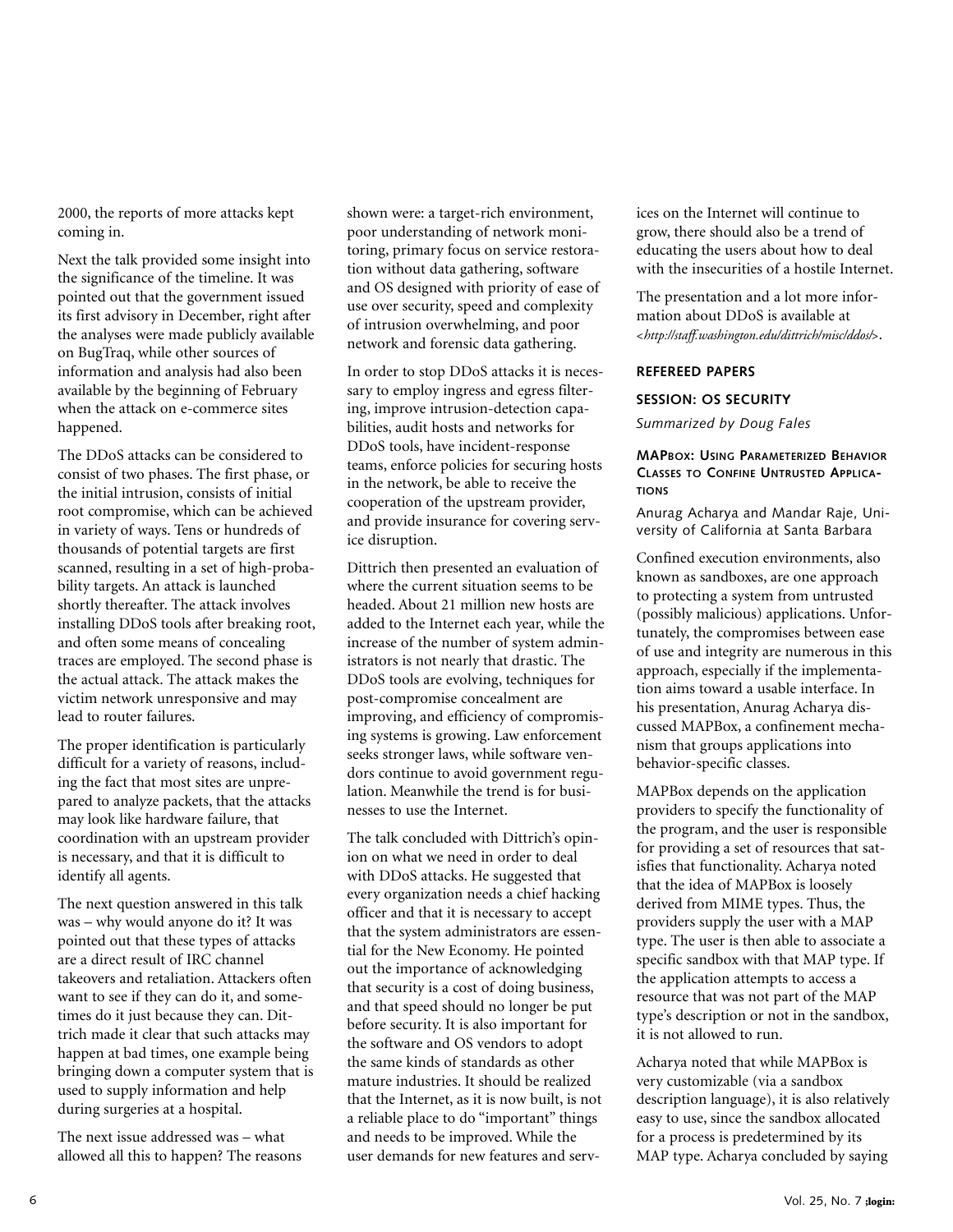●

that MAPBox performed well both in terms of overhead and by stopping only those programs that attempted to violate the terms of their MAP type.

#### **A SECURE JAVA VIRTUAL MACHINE**

Leendert van Doorn, IBM T. J. Watson Research Center

Leendert van Doorn has designed a Java Virtual Machine that provides hardware fault isolation of protection domains – namely, the Java classes. In addition, van Doorn's JVM provides access control for method invocations, inheritance, and system resources; a minimal trusted computing base (TCB); and security mechanisms that do not depend on the correct implementation of the bytecode verifier.

The trusted base in van Doorn's JVM comprises a Java nucleus and a Paramecium kernel. The former offers services like memory allocation, garbage collection, and verification of method invocations that cross protection domains. The Paramecium kernel provides such things as event, memory, and namespace service.

One interesting example of the JVM that van Doorn presented in his talk involved the issue of data-sharing across classes that belong to separate protection domains. In such a case, dereferencing a variable that belongs to a domain other than the class in which it is dereferenced causes a page fault. That page fault is intercepted, at which point a copy of the variable is copied to a new page, where the copy is shared and all future references are updated. Van Doorn noted that since this occurs at binding-time only, the overhead is a one-time expense.

#### **ENCRYPTING VIRTUAL MACHINE**

Niels Provos, University of Michigan

Niels Provos presented a very interesting paper dealing with the security of virtual memory and backing store. Over the course of the presentation, Provos

demonstrated the problem by sharing the results of a dissection of the backing store on several systems that had been running at CITI. In those swap partitions, Provos discovered login passwords (some several months old), PGP passphrases, and keys from an ssh-agent, among other things. Thus, the need for a mechanism to protect the backing store was evident.

Instead of depending on users to provide their own encrypting pagers or requiring the VM system to page out to a cryptographic filesystem file, Provos decided to adapt the UVM virtual-memory system of OpenBSD. He discussed his rationalization for choosing Rijndael as the cipher for his system, how volatile keys are created from OpenBSD's entropy pool (using arc4random), and the overhead of the implemented system. As to the overhead, Provos said he runs the encrypted virtual-memory system on all of his machines and does not notice a difference in performance.

As is often the case with Peter Honeyman's students, Provos did not escape the presentation without having to answer one of his advisor's questions. Honeyman questioned why Provos made no mention of pertinent work by Peter Chen (University of Michigan) concerning the persistence of RAM after poweroff. The audience was amused by Provos's response: he had prepared a slide exactly on that topic, just in case his advisor decided to put him on the spot.

## **DÉJÀ VU – A USER STUDY: USING IMAGES FOR AUTHENTICATION**

Rachna Dhamija and Adrian Perrig, University of California at Berkeley

In computer security systems, humans are often the weakest link. This is especially true when the average user must juggle up to 50 different PINS and passwords – they resort to using one common, usually guessable, password. If this sounds ridiculous, the user study in the

paper may amaze you. Clearly, reasoned Rachna Dhamija in her introduction to Déjà Vu, password-based authentication is far from ideal.

Instead of focusing authentication schemes on remembering certain exact phrases and character strings, Dhamija decided to exploit a human strength: recognition. Thus, the Déjà Vu system is based on a user selecting his "portfolio" of images (one system used randomly generated ones, another used photographs), and being able to recognize that portfolio when mixed with other images. A challenge set is produced, partly from a set of foreign images and partly from the user's portfolio. The user then must select the images that belong to his portfolio in order to authenticate himself.

In their test sets, more users forgot their usernames (let alone their passwords) than their portfolios. Aside from this obstacle, Dhamija and Perrig discovered that while photos were easier for users to recognize, they were also substantially less secure, since several users from the Bay Area chose a photograph of the Golden Gate bridge as one of the images in their portfolio. After just one week, the image-based authentication scheme was outperforming password and PIN authentication in terms of users remembering their passwords/portfolios and successfully logging in.

#### **INVITED TALK**

## **THE INSECURITY INDUSTRY**

Duncan Campbell, IPTV Ltd., EPIC, and International Consortium of Investigative Journalists

## *Summarized by Mike Brown*

The fact that governments around the world spy on their citizens and the citizens of other countries is not new. The extent to which they do it and the methods that they use are shocking, however. Duncan Campbell, a well-spoken journalist, gave an eye-opening look at the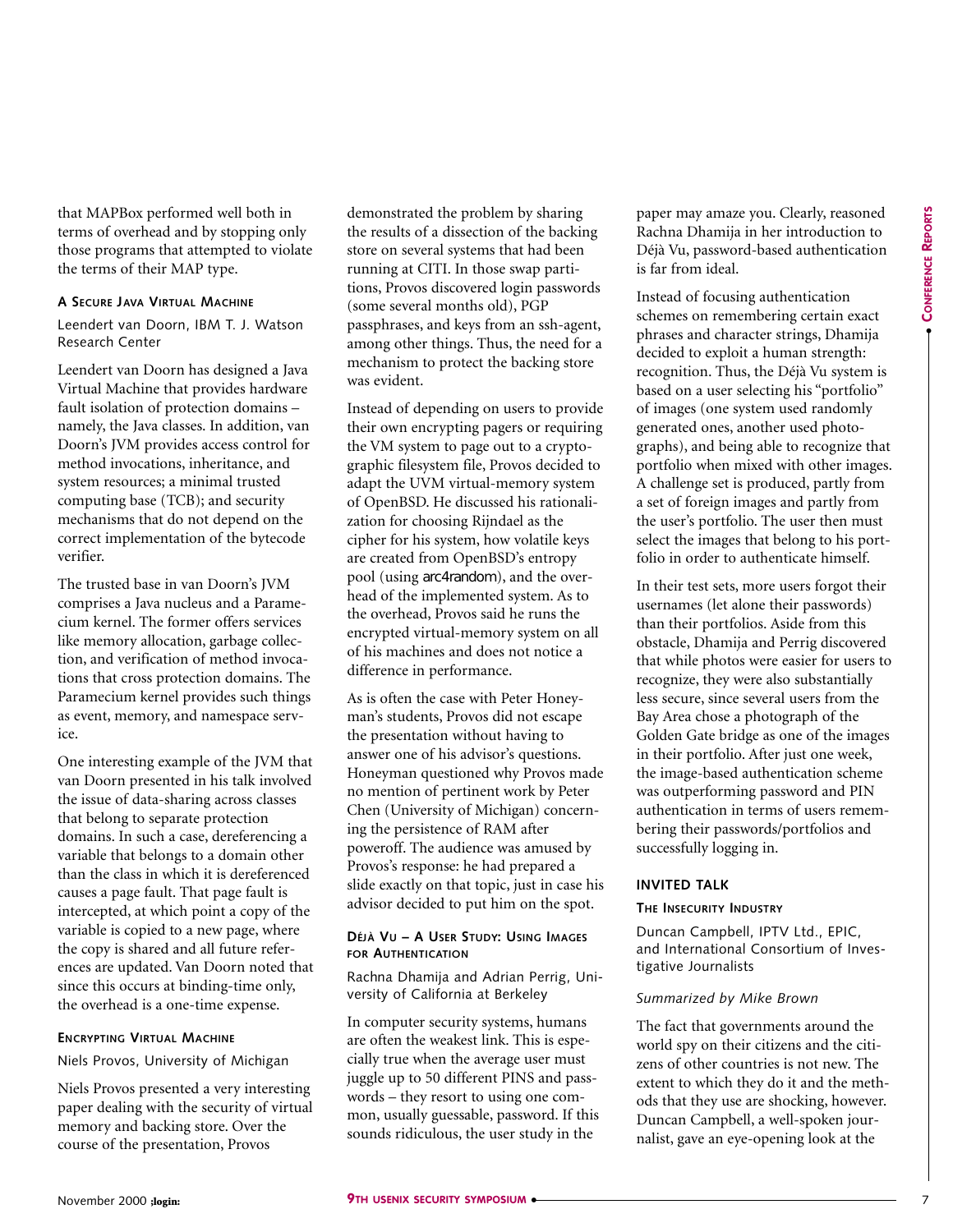past, present, and future of Communications Intelligence (COMINT) throughout the world.

Campbell has been reporting on the intelligence community for over 25 years and has inspired the wrath of some of the organizations he studies. Britain's Government Communications Headquarters (GCHQ) once tried to put him in prison for 30 years because he reported on them. Now GCHQ, the National Security Agency (NSA), and similar groups around the world are actively promoting themselves. As Campbell reported, they need to hire people, too, and so they are competing against private corporations.

Campbell discussed the development of COMINT over the past 50 years. Originally based around high-frequency collection, agencies currently use submarines, microwave towers, and fiber optics to collect information.

One of Campbell's claims to fame was breaking the story of the Echelon network to the rest of the world. Strictly speaking, Echelon is not the worldwide COMINT and Signals Intelligence (SIG-INT) networks, but refers to the collection of information from commercial satellites. The Echelon network involves the U.S., Canada, the UK, Australia, and New Zealand and includes sites around the world for tracking communications. The most fascinating aspect of this network, though, is that the listening stations are mostly automated, as illustrated by a video from New Zealand TV shown by Campbell. The Echelon sites consist of computers tied into satellites that listen in on communications and report their findings. At last count, the Echelon network may include up to 140 ground stations around the world. Even as we speak, new sites pop up all the time.

Campbell's talk then moved on to other methods of collection. One of the more intriguing ways of gathering information revolves around the tapping of fiber

optic communications lines on the ocean floor. Ships such as the older USS Halibut would place equipment onto submarine cables to allow the NSA to listen to the signals being sent along these lines. The *USS Jimmy Carter* is having hundreds of millions of dollars of overhauls done to it for similar purposes. Considering how much money is involved this seems to imply that the U.S. and other countries have effective methods of tapping into fiber-optic cables.

The Internet is the next obvious place for governments to gather information. Campbell noted that Internet traffic often routes through the United States, because of Net topography as well as traffic levels. As a result, the U.S. government had ten network interception sites set up as of 1995. Even companies like Bell and MCI were involved with these sites.

Intercepting communications on the Internet presents an interesting problem. A massive amount of traffic flows across the Internet every day, so intelligence agencies need special-purpose systems to filter and find the information that is relevant to them. Dictionary computers address this problem. One example Campbell gave was of the TextFinder computer. It can search trillions of bytes of text for patterns and words, and filter gigabytes of live-stream data each day looking for complex patterns. This system can handle data and fax transmissions but not voice.

Unlike what movies seem to indicate, the NSA can't search through phone communications for voice keywords. They can do voice recognition, but they need samples to train the system with to build a voiceprint. The problem is that telephone conversations are often hard to understand and include shorthand that people use in conversation every day. Machines have trouble understanding this. So instead of going for voice keywords, research now is on topic recognition. In that system, a computer uses a statistical model to determine if a current conversation is of an "interesting" topic. The conversation then gets fed to an analyst who finishes the processing.

To put the amount of work involved into perspective, Campbell gave some hard numbers about the systems used. DERA, the UK Defense Evaluation and Research Agency, had constructed a 1-terabyte system that is used to store 90 days of USENET traffic. The NSA is planning a 1000-terabyte system that will be used to store months of Internet traffic. It should be delivered sometime in 2001.

The Echelon system also captures a lot of traffic. The following figures are from 1992 (the most recent available) and relate to a single intelligence-collection system. Each half hour the site produces 1,000,000 inputs. Of these, only 6,500 pass through the filters and 2,000 of the remaining are forwarded to analysts. They study 20 of those and produce two reports. Imagine how much traffic is being processed now.

It isn't just communications-intelligence groups that are interested in gathering information. The International Law Enforcement Telecommunications Seminar (ILETS) meets yearly to discuss ways to keep wiretapping and key escrow built into telecommunications standards. The FBI's Carnivore system is a result of the ideas from these meetings.

What does the future hold for Communications Intelligence? Some new methods include information-stealing viruses, purposely adding bugs to software, and adding backdoors to products. Campbell gave Lotus Notes as an older example that used a 64-bit key for encryption but sent the first 24 bits of the key with each message, encrypted under the NSA's public key. This allows the NSA to easily break and read any message they want.

In conclusion, Campbell discussed the laws covering COMINT and SIGINT.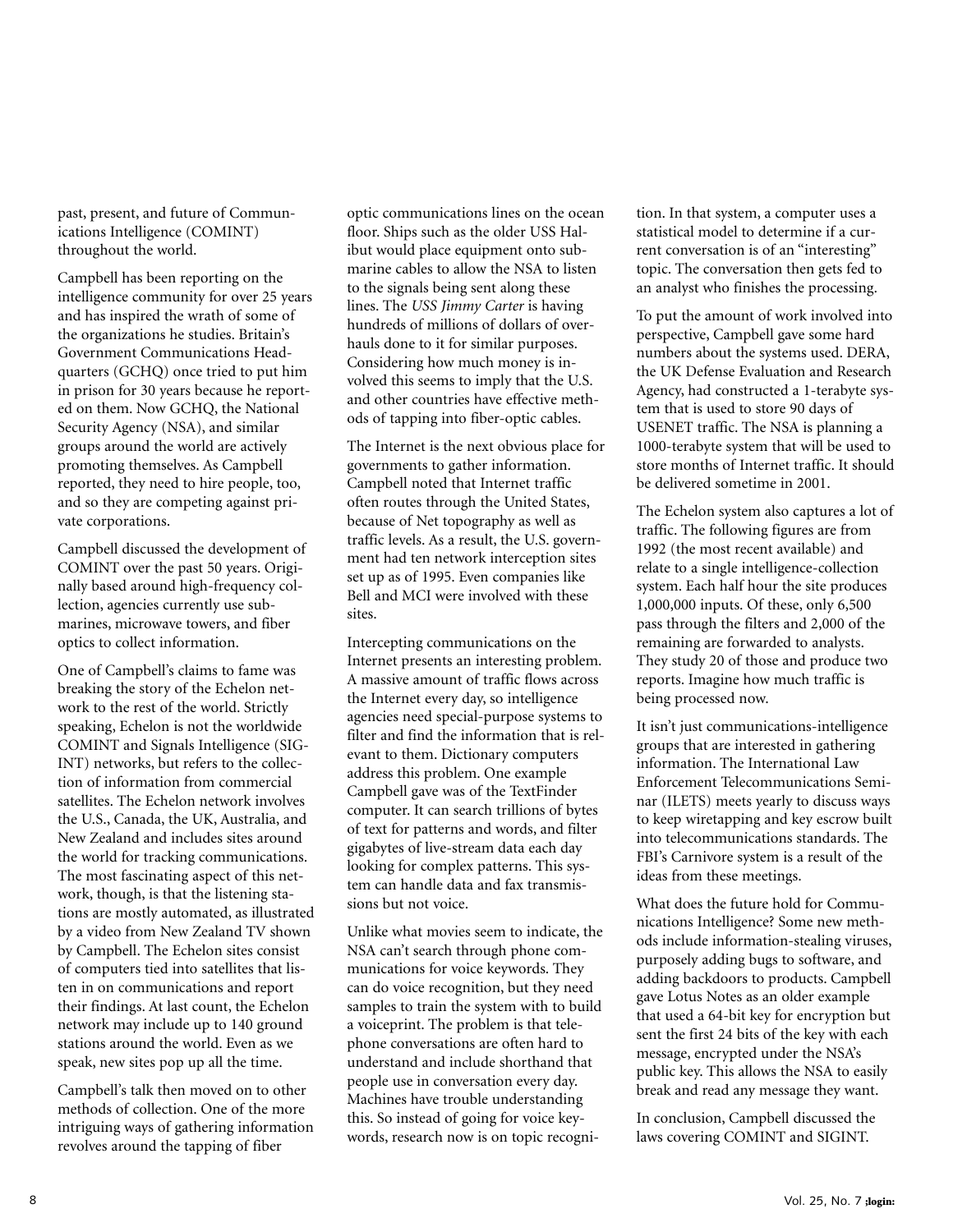**CONFERENCE CONFERENCE REPORTS** 

●

The NSA has a mandate not to spy on US citizens, but in the wired world, the rules of who and in what circumstances someone is a citizen are blurred. Current COMINT and SIGINT methods violate the privacy afforded people under the Universal Declaration of Human Rights. Campbell suggests that the infrastructure is already in place, so, for example, the NSA would not need to spy on the European Union; they could ask the state in question to find the information for them. The key then is cooperation.

As would be expected from this talk, the questions from the audience were quite varied and specific. One person asked Campbell what the solution to the privacy problem is. Campbell suggested that it would take 10 to 20 years for any changes to take place, and the solution must revolve around the standard of law. A citizen's right to privacy is very important. Campbell would hope to see the outlawing of SIGINT against another state and replace it with a collaborative system. But the most important goal is public awareness. It is through public awareness that changes occur.

Another question was about the UK's new wiretapping and key escrow laws. Campbell acknowledged that there is a conflict there between the UK accepting the EU's declaration of human rights at the same time as it passes a law forcing its citizens to turn over their encryption keys if asked to. Campbell suggested that it would probably take litigation against the government before the new human rights laws are enforced.

For more information about Duncan Campbell and his work, I'd recommend visiting his informative Web site at <*<http://www.gn.apc.org/duncan/>*>, or reading the document he prepared for the European Parliament, at <sup>&</sup>lt;*<http://www.europarl.eu.int/dg4/stoa/en/publi/pdf/98-14-01-2en.pdf>*>. I would also recommend the documents on surveillance technology at <*<http://www.europarl.eu.int/dg4/stoa/en/publi/default.htm#up>*>.

## **REFEREED PAPERS**

## **SESSION: DEMOCRACY**

*Summarized by Doug Fales*

### **PUBLIUS: A ROBUST, TAMPER-EVIDENT, CEN-SORSHIP-RESISTANT WEB PUBLISHING SYSTEM**

Marc Waldman, New York University; and Aviel D. Rubin and Lorrie Faith Cranor, AT&T Labs – Research

Publius is a complete Web-publishing system, offering anonymity, editability, and security for the authors of online documents who wish to remain out of the public eye. It does this with ordinary browsers and a client-side proxy to facilitate viewing. The publisher encrypts documents, then splits the key into several shares, distributing a share and a copy of the encrypted document to an array of servers. The document arrives at the server as a jumble of encrypted data – certainly nothing that the hosting site could trace to a source or examine for content.

In analyzing the possible weaknesses of Publius, Waldman pointed out that in order to reduce the threat of DoS attacks, each publishing command was limited to 100K. In addition, Publius does not protect the publisher from identifying himself in the content. However, Waldman did make an interesting point about the permanence of a Publius document. Once a document is published without the option to update or delete, it is impossible for the publisher to remove or update it.

The Perl source code (about 1,500 lines) is available at:

<*<http://www.cs.nyu.edu/~waldman/publius.html>*>

.

## **PROBABILISTIC COUNTING OF LARGE DIGITAL SIGNATURE COLLECTIONS**

Markus G. Kuhn, University of Cambridge, UK

In an effort to make electronic partitions more practical, Markus Kuhn presented a method to count signatures probabilistically. In effect, Kuhn's method condenses millions of signatures into thousands or hundreds, eliminating duplicates in the process.

Kuhn made the distinction between voting and petitioning clear; his method works because the exact number of signatures is not critical to the outcome of the petition. Whereas an election might be drastically affected by a miscount of one, a petition may be off by several signatures and still serve its purpose. Kuhn's scheme produces verifiable results from a very large collection of signatures that fit into a file of less than 100 kilobytes. This method does depend on the difficulty of generating more than one unique key per user per message.

Kuhn brought up some interesting points regarding the security of his method. Because the distribution of signatures in the counting "slots" are dependent on the text of the message, a group of signers might conspire with the authors to produce a document for which their signatures produce an abnormally high count. Also, certain signatures might be highly valued for their ability to fill a slot, and therefore some signers might be susceptible to being bribed for their signatures.

Among the possible applications that Kuhn mentioned are Web-page metering, TV ratings, and ranking newsgroup contributions.

## **CAN PSEUDONYMITY REALLY GUARANTEE PRI-VACY?**

Josyula R. Rao and Pankaj Rohatgi, IBM T. J. Watson Research Center

Using techniques to analyze linguistics and stylometry, Pankaj Rohatgi demon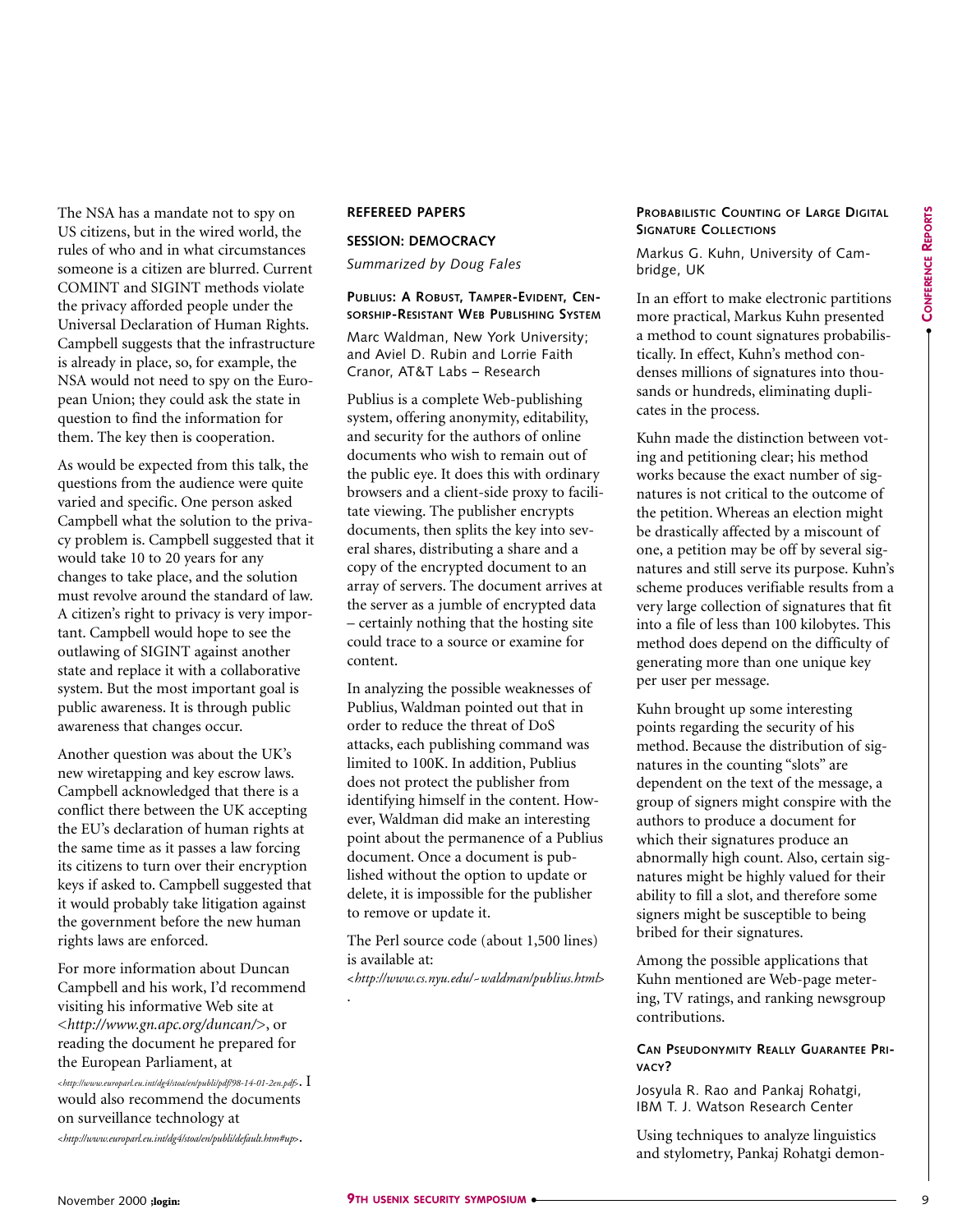strated in his presentation that a substantial amount of identifying information may be gained from supposedly pseudonymous text. Anonymizing agents, text filters (which remove obvious identifying information from text), and traffic shaping are all important to maintaining one's anonymity, yet they all ignore one very serious source of identity information leakage: the text of the document.

Rohatgi showed how pseudonymously signed text could be linked to text of the same author by syntactic and semantic analysis of the writing. With large enough text samples, observing details like vocabulary, sentence size and structure, and spelling errors can tell much about an author. Rohatgi and Rao used a technique whereby a group of function words (e.g., "about," "are," "does," "more," "such") were observed in the text to determine their usage and frequency. Their methods allowed them to correctly group by author as many as 80% of pseudonymous newsgroup postings. Not surprisingly, when the same tests were run on RFCs, the results were not very good. Rohatgi speculated that this may be due to the difference in the formality of the two datasets – newsgroup postings allow more of an author's style and syntax habits to leak through.

The two classes of identity-information leakage, syntax and semantics, can be guarded against in several ways. As for syntax, Rohatgi suggested that spellchecking and thesaurus tools (to avoid being linked with certain vocabulary usage) would be a big improvement. Semantic leakage, on the other hand, is a more difficult issue. One humorous (but possible) suggestion Rohatgi made was to use a language translator to put the document from English to a foreign language and back to English again. In general, though, if your documents are below a certain word limit, it is quite difficult to use stylometric techniques to identify you, Rohatgi said.

## **INVITED TALK**

## **TRUST-MANAGEMENT PITFALLS OF PKI** Mark Chen, Securify

## *Summarized by Doug Fales*

In his critical analysis of public-key infrastructure, Mark Chen presented a central, recurring theme: liability management. His talk was a clear presentation of what PKI is, justifications for its use, common public-key algorithms, types of PKI systems, and how to select effective certification-authority policy.

The two strong justifications Chen cited for using a public-key system were (1) the need for explicit, self-authenticating data transactions and (2) the need for nonrepudiation. If these are not central to your reasons for considering such a system, said Chen, you may want to rethink your plans.

As for specifics of public-key systems, Chen mentioned at least five different algorithms, and explained briefly the similarities and differences among them. Further, he emphasized that for all the algorithms, correct implementation is just as crucial as their cryptographic strength. He also went over the basic models of authentication, including hierarchical and relational systems. Throughout, Chen maintained that the verification model must match the liability model. Otherwise, he stated, you are receiving a worthless service.

Chen spent a good portion of the presentation going over the characteristics of good and bad certificate policies. The more explicit a policy, the better. Certificate extensions merely introduce complexity and are therefore a bad idea. Furthermore, a good policy manages liability as well as technology. Finally, if a certification authority seems unwilling to take responsibility for its own security failures, or would rather claim compliance with a policy as its only security obligation, then it may not be offering you anything at all.

In summary, Chen reiterated that certification is about liability management and stressed that PKI is not a universal solution to the authentication problem. During the questions, Chen said that he believed PKI is a very useful technology (despite the tone of his presentation), although he still cautioned that our ambitions sometimes ignore the actual capabilities of our technology.

## **REFEREED PAPERS**

#### **SESSION: HARDWARE**

*Summarized by David Wragg*

## **AN OPEN-SOURCE CRYPTOGRAPHIC COPROCESSOR**

Peter Gutmann, University of Auckland, New Zealand

Peter Gutmann began by describing the motivations for the use of cryptographic coprocessors. Current popular generalpurpose operating systems do not provide a high degree of protection for cryptovariables, making it difficult to ensure the security of software-only crypto implementations. In order to avoid this problem, certain parts of a crypto implementation are moved from the host computer into a cryptographic coprocessor.

The types of coprocessors are categorized into tiers according to the operations delegated to them by the host. Higher tiers take on more crypto-related functionality; this gives better protection for cryptovariables and better assurances that the coprocessor will not perform undesirable operations (signing a false message, for example).

Tier 1 coprocessors only store the private key and perform private-key operations. Smartcards, with their limited computing resources and storage capacity, typically fall into this class.

Tier 2 coprocessors also take on bulk encryption operations, thus preventing all cryptovariables from being exposed on the host.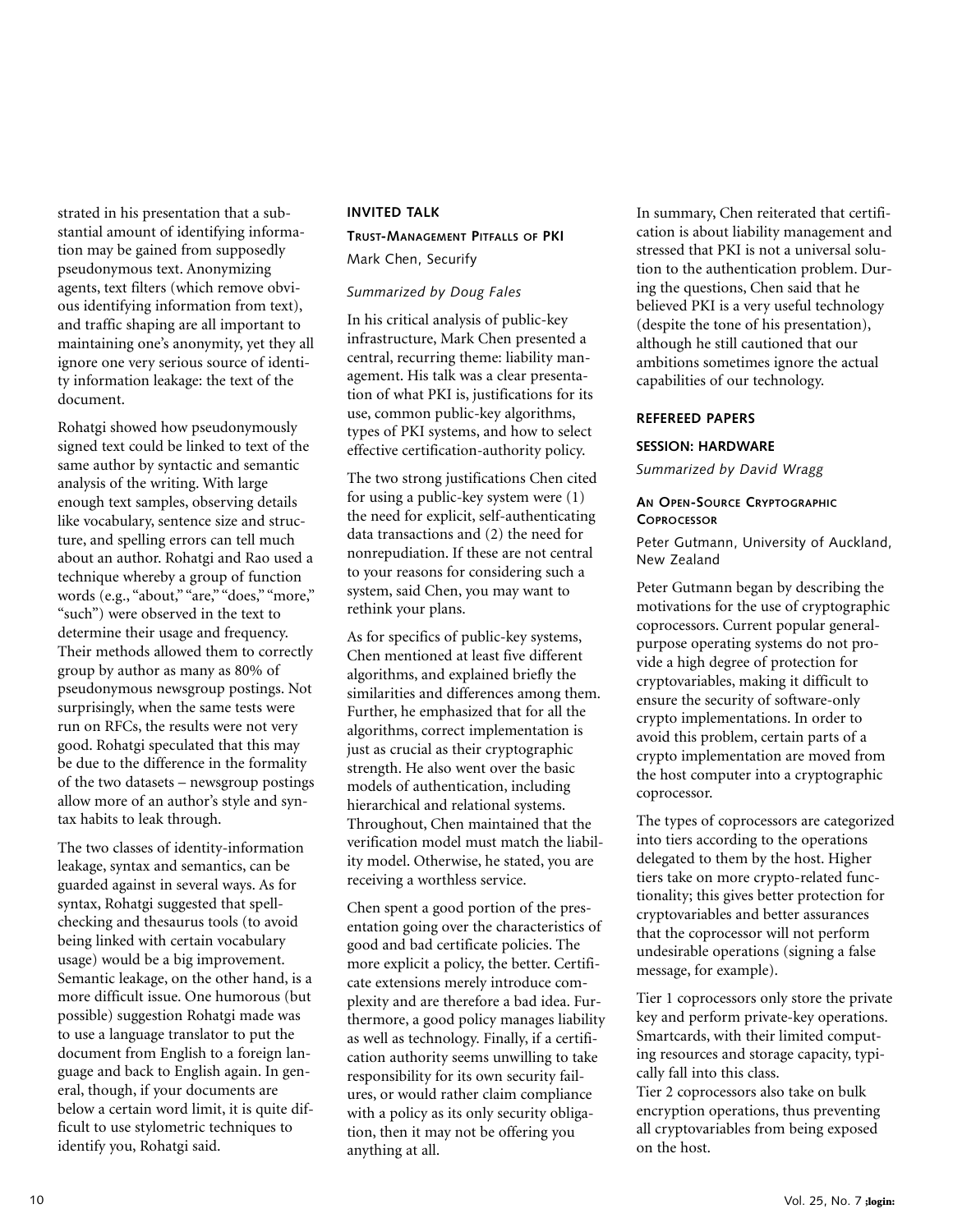Tier 3 coprocessors perform higher-level operations, such as certificate generation and signing or encryption of a message. Tier 4 coprocessors provide facilities for command verification, so that the device will only act on commands from the host with direct approval from the user. Tier 5 coprocessors provide applicationlevel functionality (though at this point the coprocessor may well require a general-purpose operating system, with the security weaknesses those tend to contain).

In his description of these categories, Gutmann exhibited typical devices from some of the tiers. Next, he went on to give an overview of the options available for constructing cryptographic coprocessors from COTS hardware running open-source operating systems, ranging from tiny (and expensive) embedded PCs to conventional PCs connected to the host computer via the parallel ports or a dedicated Ethernet connection. After describing the software requirements of such coprocessors, Gutmann introduced the design issues for programming interfaces on the host; principally, the interface should avoid complex techniques that might lead to security problems that are due to implementation bugs.

Gutmann then talked about some other issues related to coprocessors. A trusted I/O path between the user and the coprocessor may be needed in order to pass passwords or PINs without exposing them to the host. Physical security may also be a problem; Gutmann described the measures used by the tamper-proof case of one high-end coprocessor.

Gutmann concluded by describing approaches to accelerating public-key encryption in a coprocessor using commodity hardware, with FPGAs, general purpose CPUs, or DSPs.

## **SECURE COPROCESSOR INTEGRATION WITH KERBEROS V5**

Naomaru Itoi, University of Michigan

Naomaru Itoi's talk described work he carried out during his internship at IBM's T. J. Watson Research Center in the summer of 1999. Kerberos is a Trusted Third Party-based protocol; the Key Distribution Center (KDC) is trusted with the keys of all the users in a Kerberos realm. With a conventional KDC implementation, if the KDC host is compromised, then the keys of all the users may be exposed. Itoi integrated an IBM 4758 secure coprocessor into the Kerberos KDC, so that the security of the keys is ensured even when the KDC host is compromised with the attacker gaining full administrator privileges. The 4758 takes the form of a PCI card, and (in the 4758 Model 1) contains 4MB of volatile RAM, 8.5KB of battery-backedup nonvolatile RAM, and 1MB of nonvolatile Flash memory. It is both tamperresistant and tamper-responding, with layers of epoxy and metal shielding. It detects attempts to open it and other physical attacks, and responds by wiping the contents of its RAM and batterybacked-up RAM. The coprocessor is fully programmable, and contains a cryptographic accelerator.

Itoi described the design of his implementation, based on MIT Kerberos V5. Since the KDC for a large Kerberos realm may contain more keys than would fit on the 4758, these are stored on the KDC host rather than the coprocessor. However, they are encrypted with a master key. The master key is stored in the batterybacked-up RAM of the 4758, and is never exposed to the host. When servicing a Kerberos request, the KDC host passes the relevant keys, encrypted with the master key, to the coprocessor, which performs the appropriate operation and then returns the results to the host. The 4758 also performs generation of the session keys.

After explaining the exchanges between the clients of the KDC, the KDC host, and the coprocessor, Itoi outlined his security analysis. He described his assumptions (which included the possibility of compromise of the KDC host), then went through various attacks and showed how the use of the coprocessor prevented them.

Next, Itoi covered the performance of his implementation compared with the original MIT Kerberos V5 implementation. His measurements showed that in his current implementation the overhead of communication between the KDC host and the 4758 was higher than the time the coprocessor actually took to perform the operations. Some of the calls from the KDC host to the coprocessor could be combined to reduce this overhead. However, achieving this would require large-scale changes to the current KDC implementation.

Itoi concluded with some of the limitations of the prototype and future work that would need completing before the project could be deployed. In particular, password changing and the administration protocol, used to maintain the Kerberos database on the KDC, have not yet been modified to work with the coprocessor.

## **ANALYSIS OF THE INTEL PENTIUM'S ABILITY TO SUPPORT A SECURE VIRTUAL MACHINE MONITOR**

John Scott Robin, US Air Force; and Cynthia E. Irvine, Naval Postgraduate School

John Scott Robin began his talk by explaining the advantages of a secure virtual machine monitor (VMM). A VMM provides multiple virtual machines (VMs) on a single hardware platform, each of which provides the illusion of a full machine to the software running within it. Thus, on a single real machine, separate VMs can run separate operating systems. By constraining the VMs, a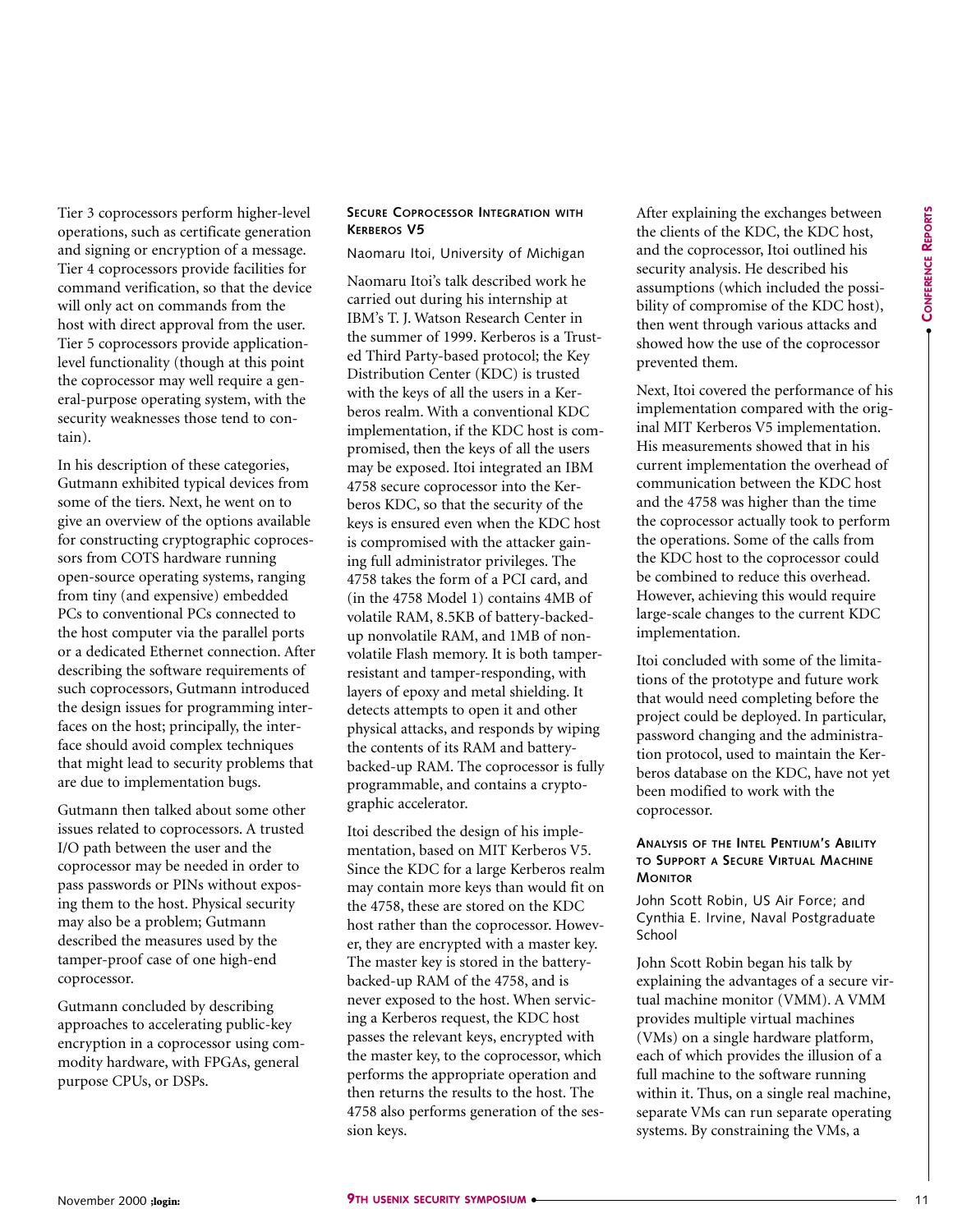secure VMM can impose an overarching security policy that affects all the operating systems and applications running in the VMs, including popular operating systems that might not be capable of enforcing such security policies themselves.

Robin described the classification of VMMs. Type I VMMs run directly on a bare machine. Type II VMMs run as an application underneath another operating system (the host OS).

Next, he identified the requirements that a processor must meet in order to support Type I and Type II VMMs. One requirement states that the processor must be able to signal to the VMM the execution of instructions that access or change the state of the VMM or host OS (sensitive instructions), so that the VMM can ensure that these instructions are used safely. Unfortunately, Intel's Pentium does not meet this requirement: It has sensitive instructions that are not privileged, that is, instructions that do not trap when the processor is running in nonprivileged mode. By examining each instruction in the Pentium set, 17 sensitive but unprivileged instructions were found. All of these are described in the paper, but in the talk the SMSW instruction was used as an example.

Robin mentioned the possibility of changing the Intel Pentium architecture to make it virtualizable (that is, to make it support the requirements for supporting a VMM). A suggested approach was to allow the processor to be configured to trap on certain instructions, as with the Alpha processor, so that they could be handled by the underlying VMM. This could be implemented by a bitmap with one bit corresponding to each instruction and designating whether the instruction is privileged or not. The bitmap could be initialized for full compatibility with the current architecture, but a VMM could change it in order to meet its requirements.

In the questions following the talk, one person asked whether there had been discussions with any of the manufacturers of x86 processors to find out whether they were interested in making their processors virtualizable. The reply was that no contact had been made with any vendor, but that AMD might be a likely choice.

## **INVITED TALK**

## **THE PRACTICAL USE OF CRYPTOGRAPHY IN HUMAN-RIGHTS GROUPS**

Suelette Dreyfus, author.

## *Summarized by Ove Heigre*

Suelette Dreyfus's talk outlined which types of cryptographic tools are in use and where; however, the main focus was on why there is a need for such tools in human-rights groups around the world and how information is moved between human-rights field workers. Through case studies, the audience received some insight into how such groups operate when retrieving testimony from, for example, remotely located witnesses of abusive situations and getting this information out to global institutions like truth commissions. Even though the efforts to conceal the information en route have been creative (e.g., the "Origami technique," where one tears up a piece of paper and hides the pieces within clothing), the information, once obtained by the adversary, could be pieced together, putting the lives of the informants and courier at risk.

The benefits of using modern cryptography to conceal sensitive information and to ensure data integrity should be obvious to the reader. It is, however, not always easy to use such modern tools. Consider the following case study from Guatemala.

A grassroots organization operates out of a small, remote village with the aid of a solar panel and a laptop. Testimony is collected from surrounding villages,

which may be several days away by foot and without any electricity at all. In these cases one must rely on trusty pen and paper. The information is then brought back to the laptop to be typed up and encrypted, and the notes are then burned to protect the informants. The most dangerous part of the operation consists of getting the information on the laptop to a more central location before it is analyzed and eventually passed on to truth commissions or organizations such as a UN commission. Should the laptop be stolen or lost during this stage, one faces two possible scenarios:

- The information is not properly secured, and the adversaries may obtain the information on the laptop.
- The information is encrypted properly and will not be available to any outsiders.

When cryptographic tools such as the ever-popular PGP are used, no such breaches have been documented. Human-rights groups all over the world now use modern cryptography to protect sensitive information in at least some phases of their operations. Dreyfus illustrated the use of cryptographic tools with a couple of other case studies from human-rights groups in the Congo and Cambodia.

Which lessons have been learned so far?

It is possible to teach the groups proper use of modern cryptography, but they must be followed up to make sure proper procedures are followed. Sometimes it is hard to make them understand how and why it is essential to use this technology. Modern technology has traditionally been considered an obstacle by grassroots organizations and this makes them a bit wary.

No breaches have been reported when proper procedures have been followed.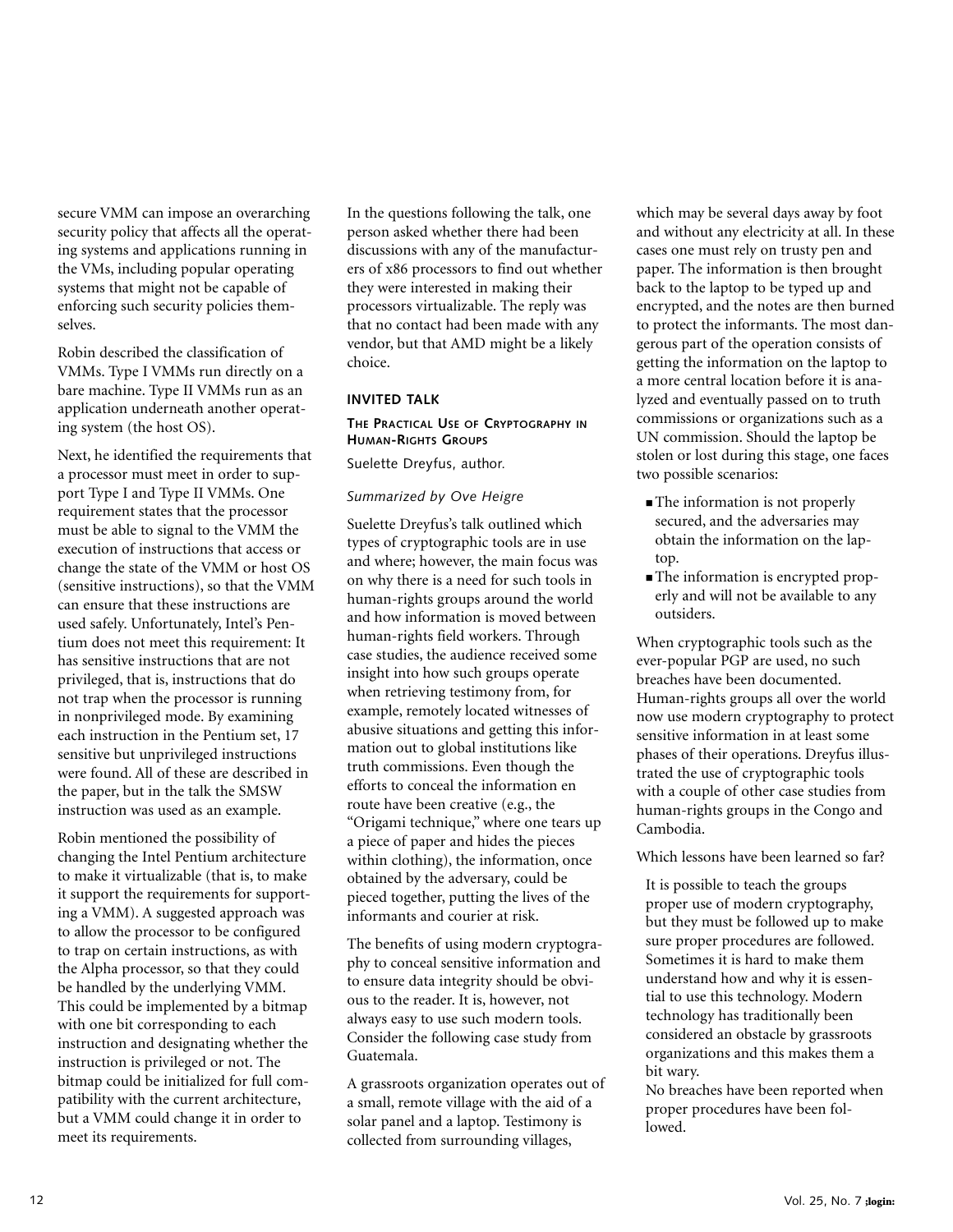Cheap off-the-shelf strong-cryptography software is now available. This makes it more accessible to grassroots organization around the world. The use of IT tools, including inexpensive database and cryptographic packages, has helped to shift the balance of power in favor of the humanrights groups.

Some problems, such as computer literacy, still remain. Activists are often not very proficient in handling such technology. The Roman alphabet is another obstacle for some groups, such as the ones in Cambodia where the alphabet is considerably different. Multiple keystroke sequences are often needed for the shortest of words. Problems like these make the use of computers less attractive, and the result is often that more insecure alternatives will be preferred. Concepts of security are often very naive. A locked front door protecting a computer without any password protection is considered by some to be secure enough. Who would be able or willing to break down the door, anyway?

Dreyfus ended the talk with information about an ongoing volunteer project called Rubberhose. Rubberhose is free, deniable-cryptographic disk-encryption software for human-rights groups. The software is currently in its alpha stage and runs only on the Linux platform. To illustrate how Rubberhose works, picture multiple layers of "dot-pictures" on top of one another to hide the information in the bottom picture. Here the bottom image would be the data saved on the disk. Volunteers are asked to send email to <*rubberhose@rubberhose.org*> or to check out the Web page at <*<http://www.rubberhose.org>*>. Your help is needed.

The audience at this talk was not large, but it did ask a lot of questions. Some were wondering about the use of different types of technology not discussed in the talk, such as wireless applications and digital cameras. To what extent are such devices in use? Dreyfus replied that she has not yet seen such technology in use, but concurred that they would be useful in the field. Hand-held devices that could be used together with a digital camera or with templates for conducting interviews would be especially useful since an inexperienced interviewer may forget to ask the right questions to complete a database entry when out in the field.

On the issue of whether or not the use of cryptography would be regarded as suspicious, Dreyfus replied that the encrypted material is not normally transferred over monitored channels in particularly repressive countries, such as Burma or Vietnam, where using encryption could land you in hot water with the authorities. It is just a way of hiding the information until it has reached the final destination. The situation is different in countries such as Guatemala where the authorities cannot stop the local truth commission from using it. A physical object such as a laptop would draw more unwanted attention in rural areas in poor countries such as Guatemala. Smaller hand-held appliances would help ease this hazard.

There are still ongoing abuses to document around the world, and it is also important to document the truth about abuses conducted in the past, replied Dreyfus, when asked a question about the extent of ongoing abuses. Others in the audience asked about existing meetings/

conferences for computer security and human-rights groups, or how one could offer one's help. To Dreyfus's knowledge, no such organized meetings exist, but there are talks of starting up. To help, one can make software or participate in "buddy" systems whereby one acts as an advisor to the groups. The Rubberhose project may be a good place to start.

## **REFEREED PAPERS**

#### **SESSION: INTRUSION DETECTION**

*Summarized by Doug Fales*

## **DETECTING AND COUNTERING SYSTEM INTRU-SIONS USING SOFTWARE WRAPPERS**

Calvin Ko, Timothy Fraser, Lee Badger, and Douglas Kilpatrick, NAI Labs

By wrapping system calls with intrusiondetecting code, Calvin Ko et al. hoped to bypass the problems that user-space ID systems must deal with. Using the NAI Labs Generic Software Wrapper Toolkit, Ko implemented several IDSs in the form of system-call and event wrappers. The wrappers they used are managed by a Wrapper Support Subsystem (WSS), itself a kernel module, which dynamically configures and loads the wrappers as modules. This WSS is the control center for managing the wrappers and activating them once a process that meets the wrapper's criteria is found.

Wrappers are created by a Wrapper Definition Language (WDL), which allows a wrapper to define what sort of events it will be invoked to catch, and what it will do based on the outcome of those events. These wrapper definitions may call for an event to be generated for another wrapper, return the system call, halt the process, or collect relevant audit data, which it may later pass to a userspace IDS. The wrappers themselves are highly customizable, and can be used for many applications.

Ko and his team implemented a few IDSs based on their library and its WDL, and then integrated them to form a multicomponent IDS built from individual wrappers. One example was a wrapper system to protect imapd from possible attacks. A specification-based wrapper monitors imapd's execution for certain possibly malicious behaviors (opening files it shouldn't or execve-ing anything at all). At the same time, a sequencebased wrapper monitors the same events,

●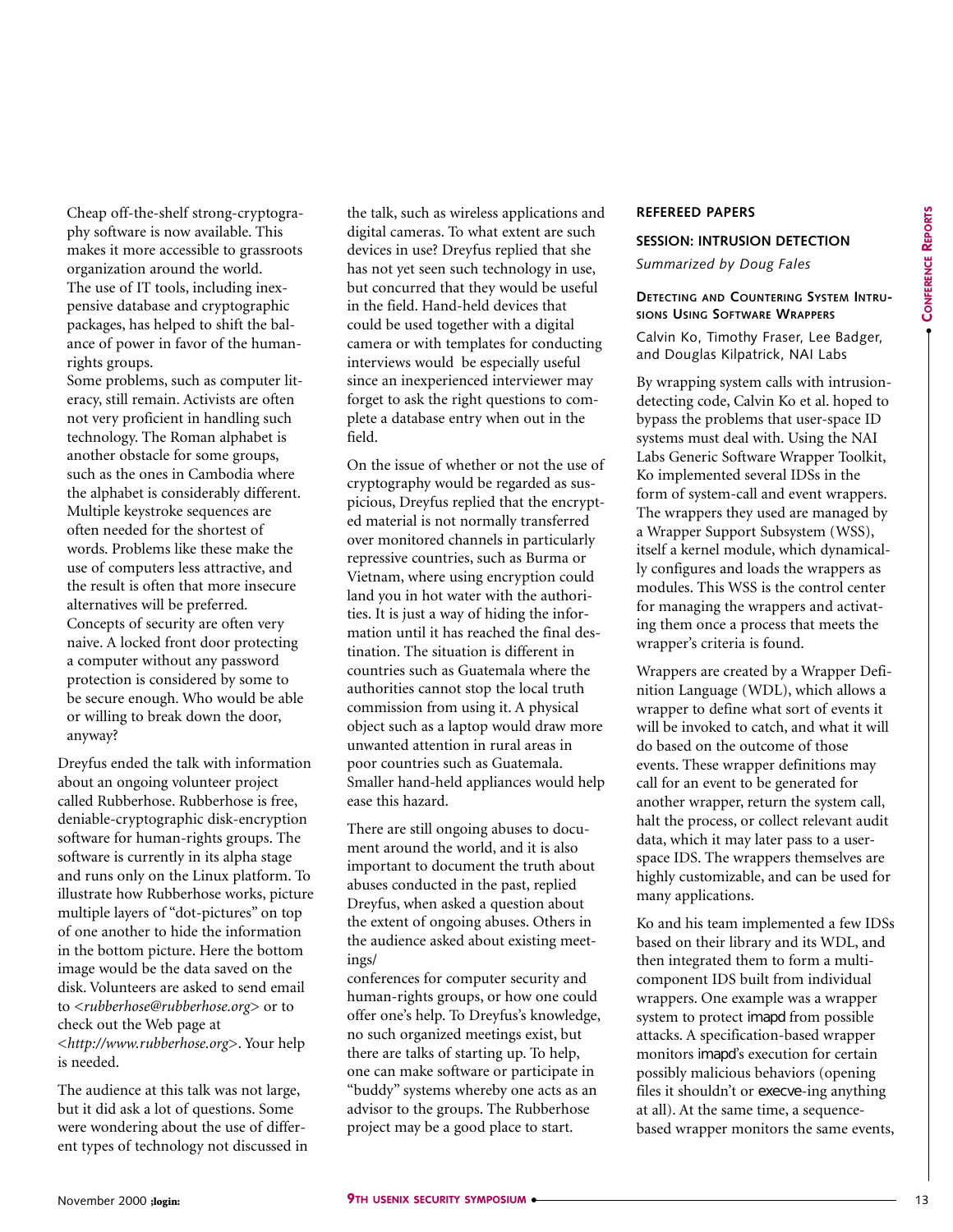looking for sequences that do not match a database of normal/acceptable sequences. Both these systems feed into a combined wrapper that makes a judgment as to the relative danger based on the input. If the two input wrappers were convinced that an attack was occurring, the combined wrapper would kill the process.

Ko demonstrated that there are several advantages in implementing an IDS at the kernel, and in conclusion he pointed out that the overhead was not a major factor. One of the team's goals was portability, and thus the toolkit is available for FreeBSD, Solaris, Linux, and NT. In the future, Ko hopes to devote some time to developing more wrapper systems that use several different ID methods simultaneously to improve detection accuracy.

## **DETECTING BACKDOORS AND DETECTING STEPPING STONES**

Yin Zhang, Cornell University; and Vern Paxson, AT&T Center for Internet Research at ICSI

Yin Zhang presented a very interesting two-part talk on detecting backdoors and stepping stones by passively monitoring traffic on a network. In the first part, Zhang discussed his algorithm for detecting backdoors based on the packet size and timing of network packets. The algorithm leverages off the fact that keystroke packets are generally between a couple and 20 bytes in most interactive sessions. Furthermore, the timing of said packets follows a Pareto distribution with infinite variance. Using this information, the algorithm can hunt for interactive traffic on ports that are conventionally reserved for noninteractive service.

Because Zhang and Paxson did not look at the content of the network traffic (only the headers), they were able to apply their algorithm to encrypted protocols like SSH. This had the added benefit of keeping the expense of their

detection within a reasonable limit. Also, some packets could be discarded based on the direction of the connection; that is, Telnet sessions are not usually initiated by the server (unless the attacker has already set up a callback), and therefore traffic originating from the server may be discarded in some cases.

Zhang and Paxson created several filters, some generic, some crafted to identify specific types of backdoors (rlogin, Telnet, SSH, etc.). When these filters were applied to network traces from University of California at Berkeley (UCB) and Lawrence Berkeley National Laboratories (LBNL), some astonishing results appeared. Over 400 root backdoors were discovered at 291 sites over a period of only 24 hours. Zhang also developed a filter that successfully detected Napster running on FTP ports.

The approach taken for detecting stepping stones (compromised systems that attackers use to access other systems) was similar to that taken in detecting backdoors. Zhang mentioned this as he moved into an explanation of his second paper. Again, traffic was examined in terms of packet size and timing, but not content, both to avoid unnecessary computation and to allow application to encrypted protocols. Some filtering was also applied to the data. The remaining data is examined by correlating packets that were repeated in a pair of (or several) connections. The candidates extracted by this process are eventually inspected visually to determine whether they are all stepping stones. In most cases, they are.

Zhang and Paxson had similar success with detecting stepping stones. From the LBNL trace they found 21 stepping stones; the UCB data produced about 79. When asked what they were doing about the number of abuses found, Paxson confirmed that the sites that had backdoors or were being used as stepping stones were notified – after that, some took action and some did not. One audience member wondered aloud how UCB and LBNL were ever convinced to allow Zhang and Paxson to sniff their networks. Zhang laughed, "That's our secret!"

## **AUTOMATED RESPONSE USING SYSTEM-CALL DELAYS**

Anil Somayaji, University of New Mexico; and Stephanie Forrest, Santa Fe Institute

Biologically speaking, homeostasis is the maintenance of a stable state inside an organism. Anil Somayaji's presentation showed how that same idea can be applied to create a mechanism for automated response to attacks on computer systems. In fact, his approach goes beyond just detecting intrusions, as it invokes homeostatic responses that deal with those intrusions directly, rather than ringing an alarm and killing a process.

Somayaji's implementation of this "computer immune system" is called pH for process homeostasis. pH is a set of extensions to a Linux kernel that monitors system calls for anomalous behavior. One difference between pH and similar anomaly-detection systems that intercept system calls is that pH uses delays to counter possibly malicious activity. Somayaji reasoned that small delays in system calls are undetectable or minor annoyances to users, but at the same time, long delays may indirectly result in network timeouts and program termination, effectively eliminating the threat.

pH has the added feature that it can learn normal behavior on a per-program basis by observing the operation of a system that is known to be secure for a period of time. The profile for each program defines normal behavior, and the profile continues to evolve through a maintained data structure. Eventually, that training data is used directly, after approval by the user. Although it is constantly being improved, the current ver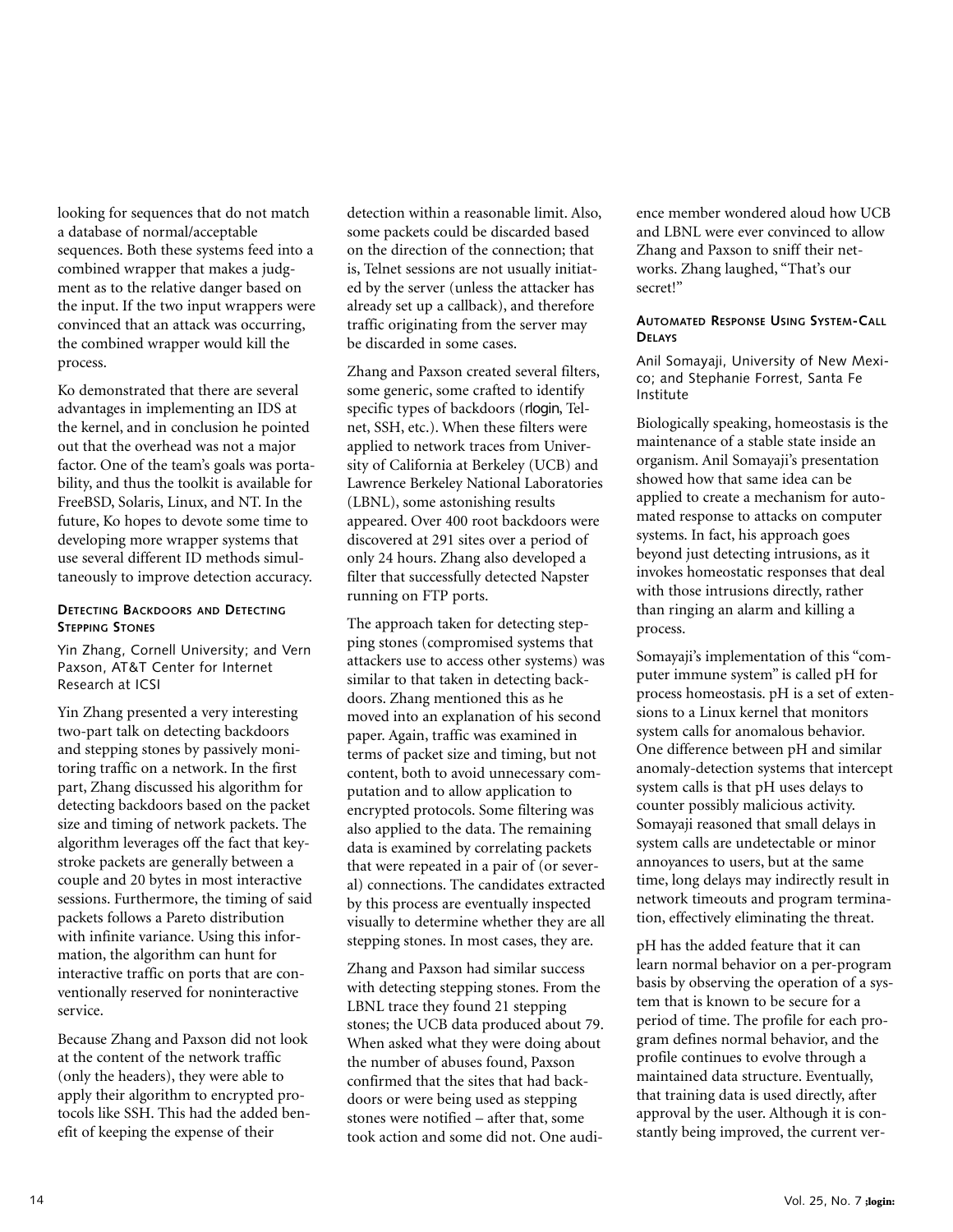sion of pH is Open Source Licensed under the GPL. It is available at <*[http://www.cs.unm.edu/~soma/pH](http://www.cs.unm.edu/~soma/pH/)*/>.

## **INVITED TALK**

#### **PRIVACY-DEGRADING TECHNOLOGIES: HOW NOT TO BUILD THE FUTURE**

Ian Goldberg, Zero-Knowledge Systems

## *Summarized by Himanshu Khurana*

Ian Goldberg is a chief scientist at Zero-Knowledge Systems and is also pursuing a doctoral degree at the University of California, Berkeley. Goldberg discussed the notion of privacy-degrading technologies and promoted the use of effective privacy principles in current/future technological tools. His talk was enlightening, brought out many unknown aspects of privacy, and presented a somewhat formal definition of privacy, which is crucial to its understanding and enforcement.

Goldberg began his talk with an interesting fact about GPS systems on rental cars that demonstrated ineffective privacy policies in today's technology. Apparently, GPS systems have a history feature that enables the passenger to view not only his own travel route, but also that of a few previous rental-car drivers. Further-more, certain vehicles with ON-star security systems permit the car to be remotely controlled by an ON-star agent that authorizes commands from a user given over the phone – a very ineffective authentication mechanism. Another example of today's technology that ignores privacy issues is Web browsing where Web tracking enables Web servers to deny information to certain accessors. Goldberg then presented the main point of his talk, namely, that privacy must be built into technology and cannot be an add-on feature. Unfortunately, it is not a typical part of specifications yet.

Goldberg then introduced the notion of a Nymity Slider, which is a scale that enables a greater understanding of possible levels of privacy. By these levels of privacy one can judge the amount of information about one's identity that is revealed in a transaction. On the two extremes of the scale lie unlinkable complete anonymity such as a cash payment without any identification, and verinymity, which is a true name identifier such as the social security number that uniquely identifies a person and is hard to change. The interesting middle spectrum includes the notion of linkable anonymity where the true identity of the user is not revealed but her previous transactions can be linked and tracked (e.g., via a Safeway Club card or a Pepsi card).

Another privacy level on the scale is persistent pseudonymity where a name is linked socially or cryptographically for a period long enough for a person to be known to a local group over time. A user can, however, have multiple names (pseudonyms), thus not revealing his true identity to all the local groups. This section of the talk concluded with the idea that it is easier to move up the Nymity Slider than down; that is, it is easier to add user identification rather than keep it private.

In order to promote privacy-aware technologies, Goldberg then discussed five principles of privacy that are supported by various standards in Europe and in North America. These principles are: (1) notification, which is the act of notifying the customer that information regarding her identity is being collected; (2) choice, which is the ability of the customer to voluntarily participate in this information-collection process and that this is a meaningful choice; (3) minimization, which requires that only the data required must be collected; (4) use, which requires the customer to be notified about what the data will be used (or not used) for; and (5) security, which requires the customer to be ensured that reasonable measures will be taken to protect the collected information. Goldberg gave examples to demonstrate the lack of support of one or more privacy principles in current technologies; e.g., if a customer is given the choice of giving out information then, he typically will be able to obtain the service only if he gives out the private information.

Goldberg concluded his talk by saying that the ethical way to develop products and to conduct business would be to follow the five principles of privacy and start as low as possible on the Nymity scale – the fundamental notion being that privacy cannot be added later. In the discussion that followed the talk, some more aspects of privacy were brought up by the audience along with a fear that since the common person doesn't care about privacy it may never be important enough in tool development. One member of the audience pointed out that a customer should be able to view the information collected from her at any time and that she should be able to change and delete it at will as well. Regarding the fear, we can only hope that the security designers realize the importance of privacy-aware technologies and promote their development.

## **REFEREED PAPERS**

## **SESSION: NETWORK PROTECTION**

*Summarized by Xinzhou Qin*

## **CENTERTRACK: AN IP OVERLAY NETWORK FOR TRACKING DOS FLOODS**

Robert Stone, UUNET Technologies, Inc.

Robert Stone presented an overlay network, named CenterTrack, for tracking DoS floods. CenterTrack consists of IP tunnels and other connections used to selectively reroute the interesting datagrams from the edge routers to the special-tracking routers. This mechanism can easily determine where the datagrams come from by observing from which tunnel the datagrams arrive.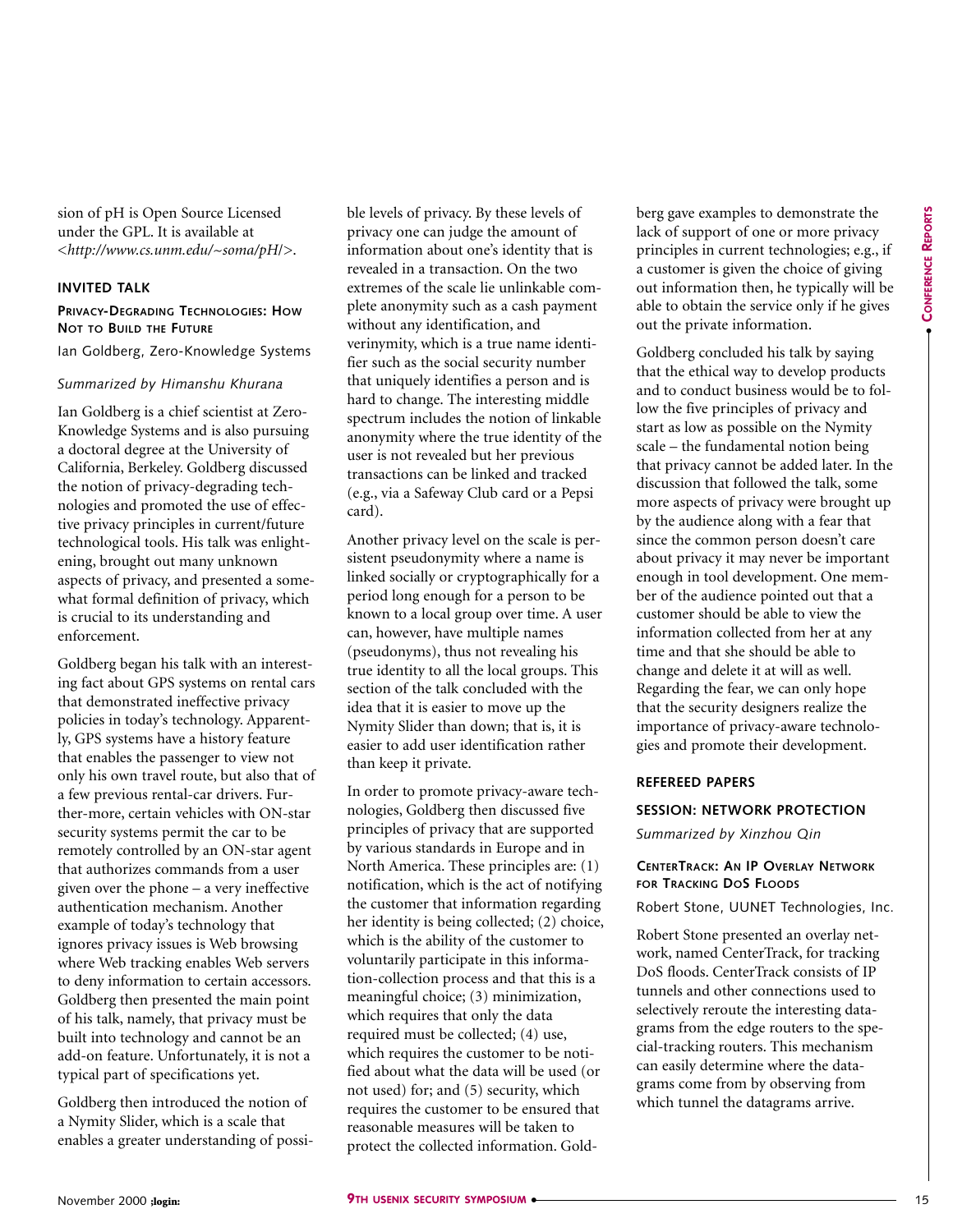Source IP addresses of the attacking packets are spoofed in many DoS attacks, so how to trace back the source of the attack has become very important and challenging. In addition, traceback is difficult on large networks with very highspeed and busy routers. By comparing the advantages and disadvantages of several approaches to track the DoS attack – hop-by-hop tracking, hop-by-hop through an overlay network (Center-Track), and per-interface traffic flow monitoring – Stone pointed out that the more promising method is hop-by-hop tracking through an overlay network

There are several issues and factors to consider in the CenterTrack designs:

- (1) IP tunnelling:
- Unaffected by Layer 2 changes
- Lack of IP tunnel support on some routers
- Authentication issues
- Overhead bits

(2) Ways to accomplish routing:

- EBGP over tunnels
- IBGP indirection
- Using an IGP (IS-IS/OSPF)

The CenterTrack system requires input debugging and IP-tunnel support on edge routers and special CenterTrack routers, which are conceptually adjacent only to edge routers and other tracking routers. Traffic for the victim gets rerouted through the overlay network.

Stone also summarized two points regarding dynamic routing with tunnels:

- Tunnel interfaces never announce or accept prefixes from the tunnel termination address space.
- The tracking router's physical interfaces never announce or accept prefixes that are part of the tunnel interface address space.

For a small network, a single tracking router may be sufficient, and a singlelevel fully meshed network of tracking routers is required for large ISP backbones. Though a two-level system can also be used, the benefits of the scaling may be outweighed by the introduction of an extra hop.

The CenterTrack can be used in static routes and hop-by-hop tracking. In addition, there is a Packet Capture System, which can help catch most traffic for a specific destination in order to analyze a new attack in detail and record evidence of an attack.

The main advantages of the CenterTrack system are: It eliminates the need for transit-router input debugging; required features are available; it can be made to scale; and it is vendor-independent (other than input debugging).

Stone also pointed out the limitations of the CenterTrack system: It still requires input debugging at edge routers; it changes route (attackers may notice it with traceroute); it is local to a particular backbone; it is difficult to track an inside attack or an attack to a backbone router.

## See

<*<http://www.us.uu.net/projects/security/>*> for more information.

## **A MULTI-LAYER IPSEC PROTOCOL**

Yongguang Zhang and Bikramjit Singh, HRL Laboratories, LLC

Yongguang Zhang presented a new protocol, called Multi-Layer IPSec (ML-IPSec) Protocol, which uses access control to allow trusted intermediate routers to read/write selected portions of IP datagrams in a secure manner.

Current IPSec protocol provides an endto-end security protection from which the intermediate nodes in the public Internet can access or modify any information above the IP layer in an IPSecprotected packet. However, with the emerging class of new networking services – such as Internet traffic engineering, application-layer proxies/agents, traffic analysis, etc., which all need to investigate the upper layer protocol

information – the original IPSec protection model has become unsuitable due to its restrictiveness of access to the contents of the IP packets by the intermediate nodes. The Multi-Layer IPSec Protocol is designed to grant trusted intermediate routers a secure, controlled, and limited access to a selected portion of certain IP datagrams, while preserving the end-to-end security protection to user data.

Unlike the original IPSec, in which the scope of encryption and authentication applies to the entire IP datagram payload, ML-IPSec divides the IP datagram into zones that are part of the IP datagram under the same security-association protection, and different protection schemes are applied to different zones. Each zone has its own security associations and private keys that are not shared with other zones. In addition, each zone also has its own sets of access-control rules that define which nodes in the network have access to the zone.

The first ML-IPSec gateway/source will rearrange the IP datagram into zones and apply cryptographic protections. The authorized intermediate gateway can decrypt or modify and reencrypt a certain part of the datagram, but the other parts will not be comprised. When the last IPSec gateway/destination gets the packet, ML-IPSec will reconstruct the original datagram. In addition, ML-IPSec defines a complex security relationship that involves sender, receiver, and those selected intermediated nodes along the traffic stream.

Some members of the audience were concerned about the overhead introduced by ML-IPSec. Yongguang Zhang showed some results of performance analysis – for example, the overhead in CPU load is increased by 8%, the penalty in bandwidth is 2%, and the code size is increased by 7%.

One person asked about key management, and Yongguang Zhang replied that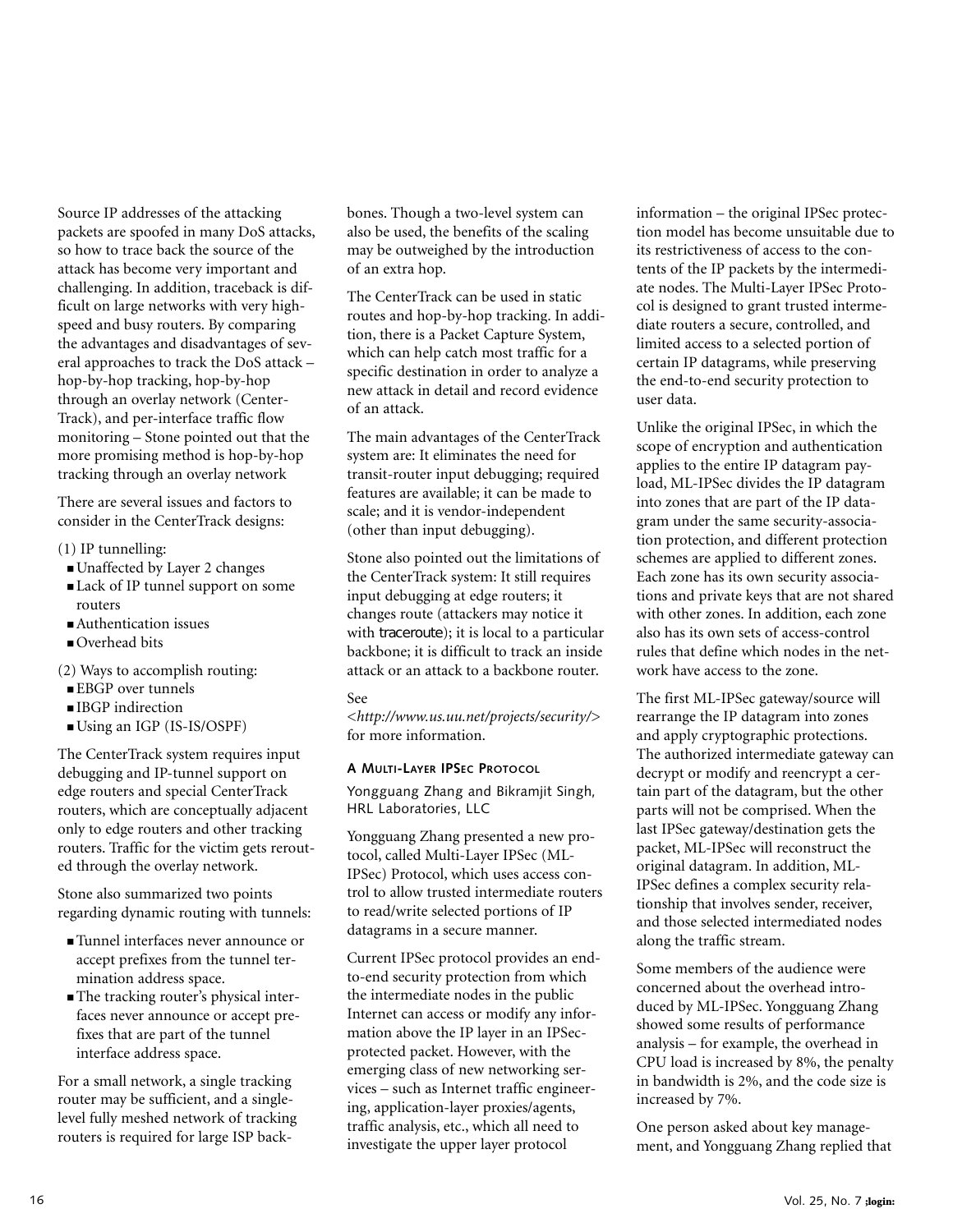the current key distribution was managed manually and that they will do further research on the automatic keying and multiparty key distribution.

Yongguang Zhang's home page is <*<http://www.wins.hrl.com/people/ygz/>*>.

#### **DEFEATING TCP/IP STACK FINGERPRINTING**

Matthew Smart, G. Robert Malan, and Farnam Jahanian, University of Michigan

Matthew Smart presented a TCP/IP stack fingerprint scrubber, which is a tool to prevent a remote user from determining the operating system of the hosts under protection.

Fingerprinting is the process of determining the identity of a remote host's operating system by analyzing the packets from that host. Different operating systems have different implementations of TCP/IP; the ambiguities can be determined by using specially formatted scans. It is very easy to download such tools, such as NMAP, from the Internet freely. System administrators can use such tools to find security weaknesses; hackers use them for finding exploitable systems, and scan the target system in order to collect information on an entire subnet without raising alarms, then gain access or commit a DoS attack. In other words, it is often the first step in a DDoS attack.

Smart said this fingerprint scrubber is transparently interposed between the Internet and the network under protection. The intended use of the scrubber is to place it in front of a set of end hosts or a set of network-infrastructure components and block the majority of stack fingerprinting techniques in a general, transparent manner.

The fingerprint scrubber modifies or drops packets to remove IP and TCP ambiguities from flows. Additionally, it is transparently interposed in a network and built on top of a TCP scrubber,

which maintains a small amount of state per flow. In the ICMP scrubbing, Smart mentioned they normalized rates for all hosts, since some stacks implement ICMP message rate limiting and each may have a different rate. In the TCP scrubbing, they also modified the TCP initial sequence number in the outbound/inbound TCP segments.

This fingerprint scrubber can block known fingerprint scans and is also effective against any evolutionary enhancements to fingerprint scanners. Regarding future directions, Smart said they would integrate this fingerprint scrubber into the firewall and increase the performance by reducing data copies. Another aspect of future work is to quantify limitations of timing issues.

## **INVITED TALK**

## **METHODS FOR DETECTING ADDRESSABLE PROMISCUOUS DEVICES**

Mudge, @stake

## *Summarized by Algis Rudys*

Mudge began by addressing the problem of network sniffing. The problem stems from the nature of Ethernet as a party line. That is, everyone on a segment can listen in on everyone else's traffic. Without encryption, there are no secrets on Ethernet. Most Ethernet network interface cards (NICs) are well-behaved in this regard, however. They discard packets not intended for them. This is not so much a matter of courtesy as of performance.

It is important to note that even if most connections are encrypted (i.e., using SSL and SSH exclusively), network sniffing is still a risk. Attackers can still get SMB and Windows 95/98 file-sharing passwords, notoriously poorly encrypted, NFS file handles, as well as information on network topology and usage.

A common approach to dealing with such attacks is to use system-monitoring tools to search for and fix security vulnerabilities. However, most attackers fix known vulnerabilities on the systems they compromise, inspiring the saying "compromised systems always run the best." A suggestion from the floor was to buy script kiddies sysadmin books and maybe they'd do a better job.

Mudge, on the other hand, espouses the "war college approach," that "the worstcase scenario should never come as a surprise," and consequently proactive measures should be taken to prevent and detect such intrusions.

He then proposed several strategies for detecting promiscuous devices on a network. All these methods exploit, in different ways, the disconnect between second-layer (data-link layer, i.e., Ethernet) and third-layer (network layer, i.e., IP) protocols, and the distinct addresses they use.

The first strategy is to use DNS. Most sniffers routinely do a reverse DNS lookup on IP addresses that are sniffed as the source or destination of a packet. By sending a packet to a bogus MAC (or hardware Ethernet) address (i.e., one known to be not present on the network) and bogus IP address, and sniffing the network for reverse DNS lookups on the bogus IP address, a sniffing computer promptly reveals itself.

An inherent problem with this method is that the sniffer might delay the reverse DNS lookup or collect the addresses for bulk lookup later. To get around this problem, we instead use a DNS server we control, which is authoritative for the bogus IP address we use. Any queries on that IP address will come from sniffing hosts.

This method has the advantages of having few false positives, working across multiple networks, and not saturating local networks. In addition, most of the work is done by sniffer programs themselves. A disadvantage is that it depends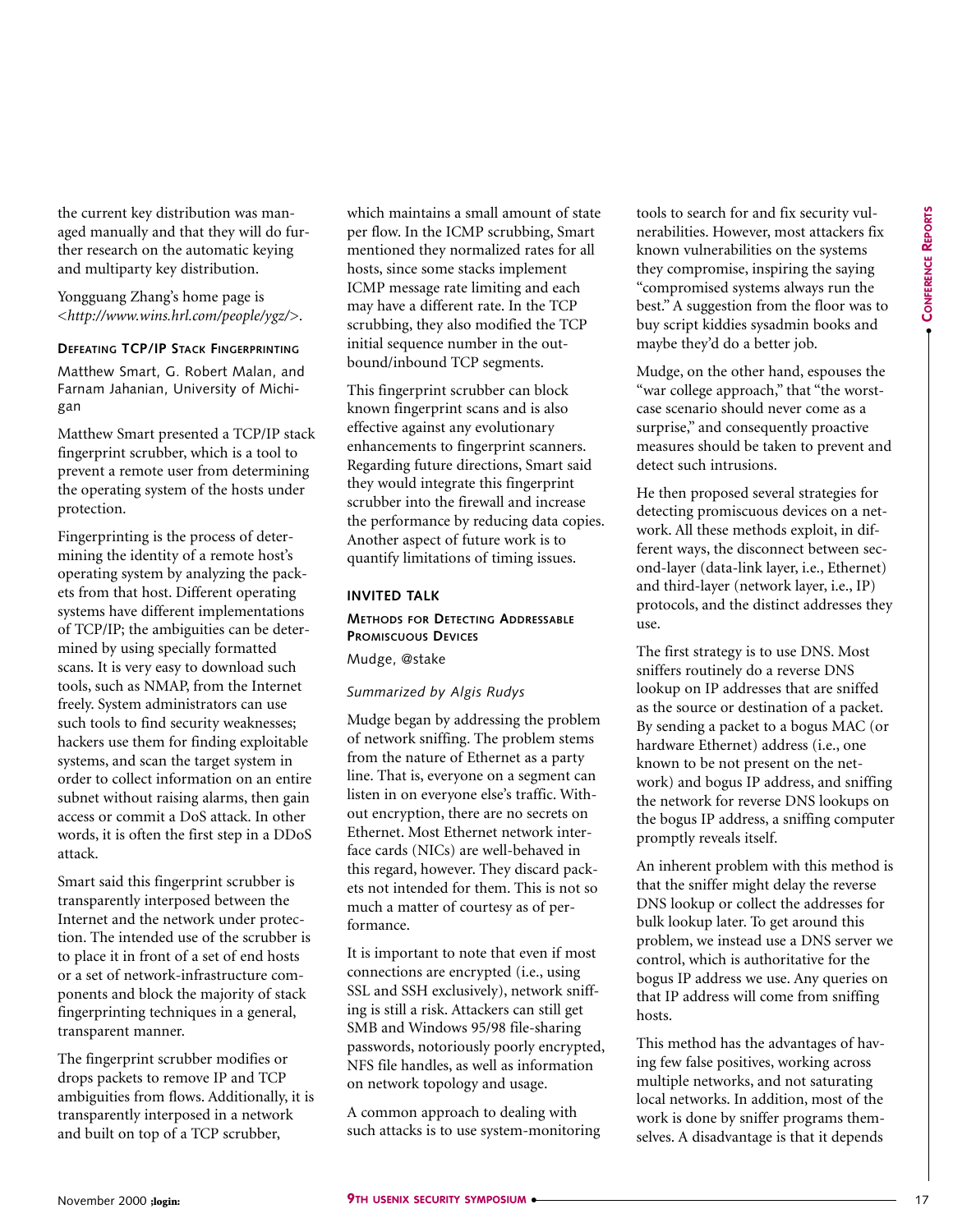on a feature that may or may not be present in a sniffer. Also, as mentioned above, the first DNS method may fail if the sniffer delays or batches reverse lookups.

A second strategy Mudge discussed is to exploit anomalies in different operatingsystem TCP/IP stacks. The first one discussed affects only older Linux systems. If a Linux system in promiscuous mode receives a ping with the correct IP address but an incorrect MAC address, it will reply. If an IP broadcast address is used instead, some versions of BSD will reply as well.

To assuage those who would be disappointed at the lack of a Microsoft bug, fear not! In promiscuous mode, many Ethernet drivers for NT will determine whether to forward a packet to the operating system by examining only the first four bytes of the six-byte MAC address. Hence, the driver will assume MAC address ff:ff:ff:ff:00:00 is ff:ff:ff:ff:ff:ff, the Ethernet broadcast address, and forward the packet to the TCP/IP stack for processing.

The advantage of this method is that there are very few false positives. However, it depends on the sniffer running one of a select number of operating systems. It is also limited to a local Ethernet segment.

To get a more universal method, Mudge looked at how packets are processed by a computer system in normal mode versus promiscuous mode. It turns out that the biggest and most noticeable impact is in performance. Hence, this is the target for the final strategy.

We first ping the machines we are testing to establish a baseline latency for normal operation. Then, we flood the network with chaff packets, containing bogus Ethernet addresses. It is important that these packets should be varied in type, destination MAC address, IP destination, and port; this is to exercise the sniffer

program, and make it spend as much time as possible in user mode.

We then ping the machines again, and the machines with sufficiently noticeable differences (plus or minus) between the two latency times are most likely in promiscuous mode. It is curious that a machine that experiences a decrease in latency would be in promiscuous mode, but this is largely due to the design of individual Ethernet NICs.

The advantage is that this method is cross-platform. It is fairly accurate over longer periods of time. Using a sufficiently varied selection of packets will also occasionally crash sniffer programs! However, this can quickly congest and slow down a network. It only works on a local Ethernet segment. It also makes an assumption about the cause of the increase in system load that may not be true.

A final technique is for spotting curious crackers. We create packets that appear to log into a "trap" account, using a cleartext protocol (i.e., Telnet, POP, etc.). We then wait for any subsequent attempts to log into that account. This can indicate the presence of a sniffer, if not the machine it is using.

An audience member inquired how using a switch changes things. Mudge first noted that, while most switches will reject packets with bogus MAC addresses, some will generate the chaff for you. Next, he noted that switches are performance devices, not security devices. Some switches can get sufficiently confused by bogus MAC addresses and revert to a bridging mode, where any security properties are lost.

Another question addressed sniffers as kernel modules. Mudge replied that there is still an increase in latency. The sniffer still needs to examine the packet and eventually get any data to userland. The actual increase depends on the speed of the machine.

There was also some discussion of sniffers that disable the port being sniffed so that it cannot be addressed (i.e., so it never sends any packets). Mudge indicated that in this case, it will already be obvious to the admins that something is wrong. In addition, any addressable ports on the same machine will experience a change in latency. Many IDSs have such a configuration, using the addressable port for administrative or maintenance access.

The program AntiSniff, published by L0pht, is a proof of concept of this idea. It is available at <*<http://www.l0pht.com/antisniff/>*>.

## **REFEREED PAPERS**

#### **SESSION: EMAIL**

*Summarized by Admir Kulin*

## **A CHOSEN CIPHERTEXT ATTACK AGAINST SEVERAL EMAIL ENCRYPTION PROTOCOLS**

Jonathan Katz, Columbia University; and Bruce Schneier, Counterpane Internet Security, Inc.

At the beginning of his talk, the author pointed out that there is a potentially serious security hole in widely used and trusted security protocols for private communication over the Internet like PGP, S/MIME, PKCS#7, CMS, PEM, and MOSS. Any encrypted email can be decrypted using a one-message, adaptive, chosen-ciphertext attack, which exploits the structure of the block-cipher chaining modes used. To analyze this attack, the author gave us his simple definition of security encryption: the attacker can't do better than attack! He suggested several solutions to achieve this simple goal and protect against this class of attack. In any system, there are multiple points at which an adversary can attack; of course, a system is only as secure as its weakest point of attack, and in this paper the authors argue that this attack is entirely feasible in the networked environment in which these email security protocols are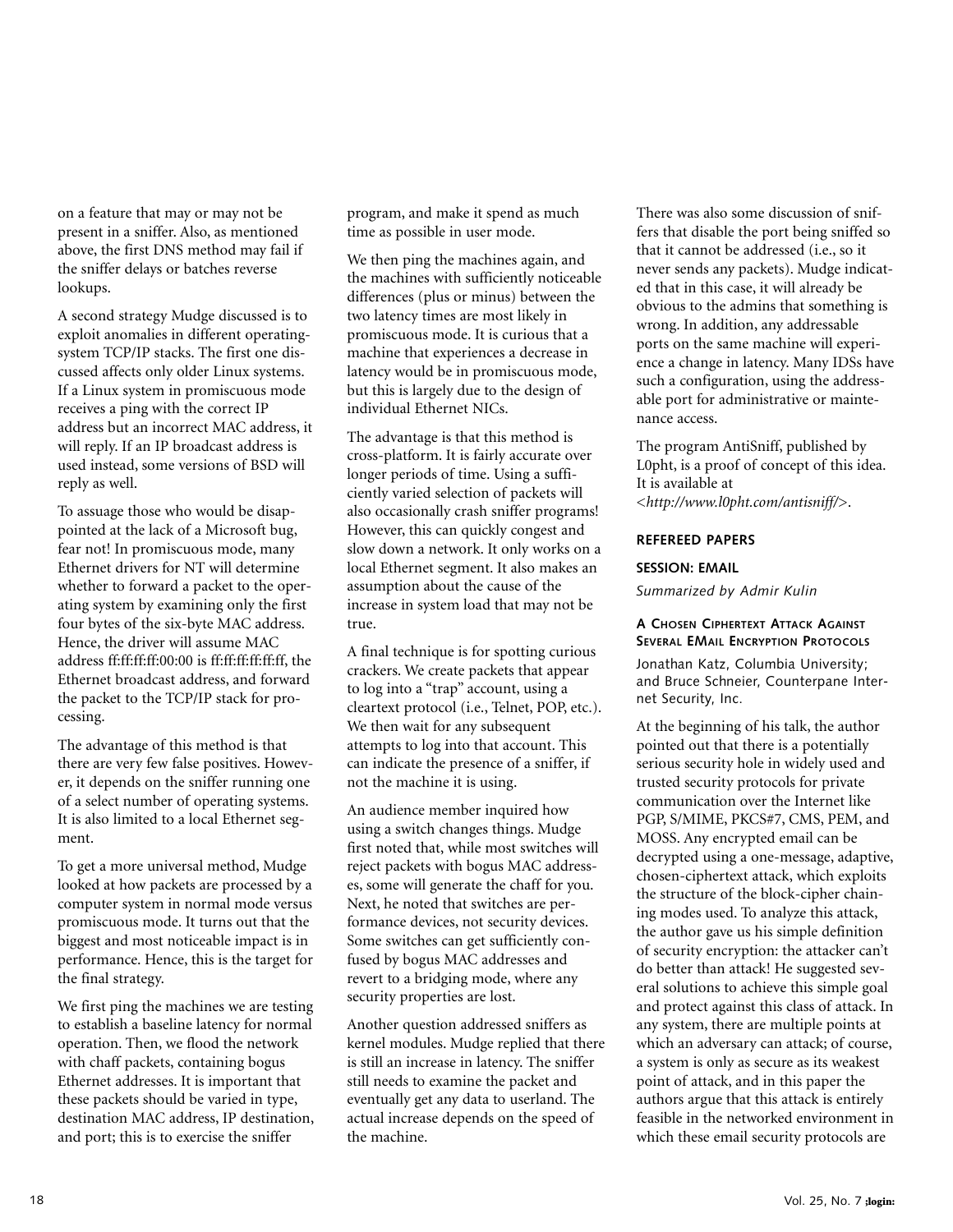●

used. Specifically, the attack exploits the symmetric-key modes of encryption used in all these protocols. The details of the chosen-ciphertext attack were clearly described.

An adversary intercepts a PGP-encrypted message sent to a user and wants to determine the contents of this message. The adversary constructs a message according to the given algorithm and sends this message to the user. Then, the user's email handler automatically decrypts and the message appears garbled; he therefore replies to the adversary with, for example, "What were you trying to send me?" but also quotes the garbled message. The adversary receives this plaintext message, which he wanted, and can use this to determine the original message. The author suggested some possible ways to prevent this attack. The simplest solution is for the user not to quote the garbage message in his reply. Another solution is to demand that all encrypted messages be signed, and not to respond to unsigned messages. Another possibility is to generate two session keys: one for encryption and one for authentication.

## **PGP IN CONSTRAINED WIRELESS DEVICES**

Michael Brown and Donny Cheung, University of Waterloo, Canada; Darrel Hankerson, Auburn University; Julio Lopez Hernandez, State University of Campinas, Brazil, and University of Valle, Colombia; and Michael Kirkup and Alfred Menezes, University of Waterloo, Canada

The market for Personal Digital Assistants (PDAs) is growing at a rapid pace. An increasing number of products, such as the PalmPilot, are adding wireless communications capabilities. PDA users are now able to send and receive email just as they would from their networked desktop machines. Because of the inherent insecurity of wireless environments, a system is needed for secure email communications. The requirements for this

security system are influenced by the constraints of the PDA, including limited memory, limited processing power, limited bandwidth, and a limited user interface.

This paper describes the authors' experience with porting Pretty Good Privacy (PGP) to the Research in Motion (RIM) two-way pager, which was shown during the presentation, and incorporating elliptic-curve cryptography (ECC) into PGP's suite of public-key ciphers.

The above-mentioned restrictions of PDAs are very rigorous in the case of the RIM pager: It is built around a custom Intel 386 processor running at 10MHz, has 2MB of flash memory and 304KB of SRAM, and has a fairly conventional keyboard with a 6- or 8-line by 28-character graphical display. Although applications for the pager are built as Windows DLLs, the pager is not a Windows-based system.

After this short description of the RIM pager, the presenter compared performance of ECC operations on a Pentium II 400MHz machine, a PalmPilot, and the RIM pager with timings for RSA and discrete log (DL) operations. The performance of all three families of public-key systems (ECC, RSA, and DL) is sufficiently fast for PGP implementations on a Pentium machine. On the pager, RSA public-key operations (encryption and signature verification) are faster than ECC public-key operations. On the other hand, RSA private-key operations (decryption and signature generation) are slower than ECC private key operations. For example, signing with a 1024 bit RSA key takes about 16 seconds, while signing with a 163-bit ECC key takes about 1 second. ECC has a clear advantage over RSA for PGP operations that require both private-key and publickey computations. Similar conclusions are drawn when comparing PSA and ECC performance on the PalmPilot.

The system implementation also has a few weak points: Key management is too simple, the random-number generator is weak, and no serious effort was made to minimize the size of the programs loaded to the pager, etc.

The main conclusion is that PGP is a viable solution for providing secure and interoperable email communications between constrained wireless devices and desktop machines.

## **SHIBBOLETH: PRIVATE MAILING-LIST MANAGER**

Matt Curtin, Interhack Corporation

At the beginning of his presentation, Matt Curtin gave the motivation for Shibboleth, a program to manage private Internet mailing lists. He asked, "Why yet another mailing-list manager?" Well, differing from other mailing-list managers, Shibboleth manages lists or groups of lists that are closed, or have membership by invitation only. So instead of focusing on automating the process of subscribing and unsubscribing readers, Curtin includes features like SMTP forgery detection, prevention of outsiders' ability to harvest usable email addresses from mailing-list archives, and support for cryptographic-strength user authentication and nonrepudiation.

After that, Curtin explained the terminology and design goals of his system. For example, Shibboleth thinks of lists in groups. These groups of mailing lists on the same machine, managed by the same installation of Shibboleth, are called families.

Each user should have a standardized address, in the form of "prefix-nym," so, nobody knows the user's real address except the list administrator. All mail sent this way is subject to the same defenses as mail sent to a list. Each member of the list has a list of patterns used to identify his known address. When a message arrives, the "From" header is compared to patterns in the profiles in